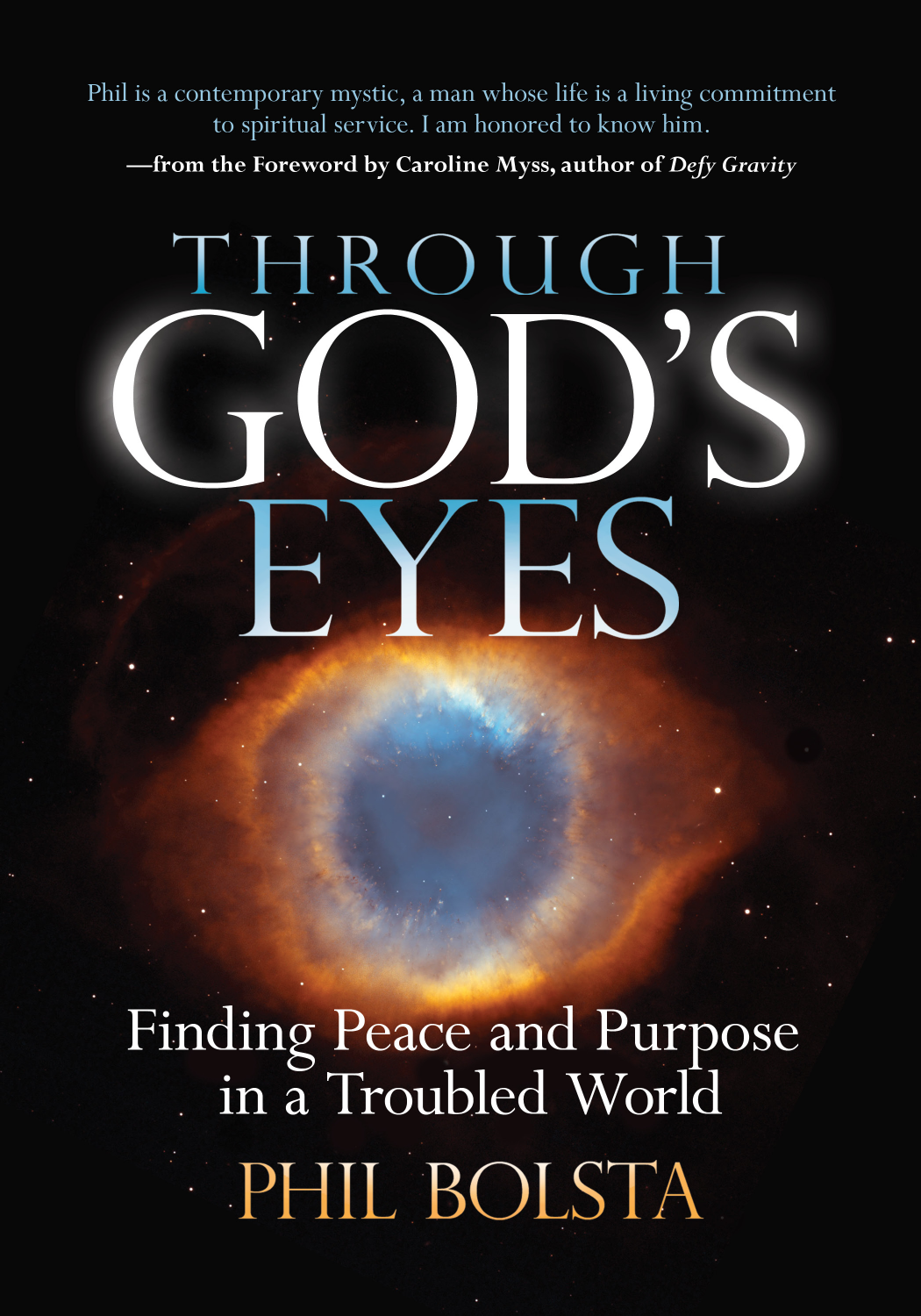# **FIND FREEDOM THROUGH FORGIVENESS**

This sample chapter is from Phil Bolsta's book, *Through God's Eyes: Finding Peace and Purpose in a Troubled World*

Learn more about *Through God's Eyes* [GodsEyesBook.com](http://www.godseyesbook.com)

Order your copy of *Through God's Eyes* [GodsEyesAmazon.com](http://www.godseyesamazon.com)

> Visit Phil's blog [PhilBolsta.com](http://www.philbolsta.com)

E-mail Phil at GodsEyes@me.com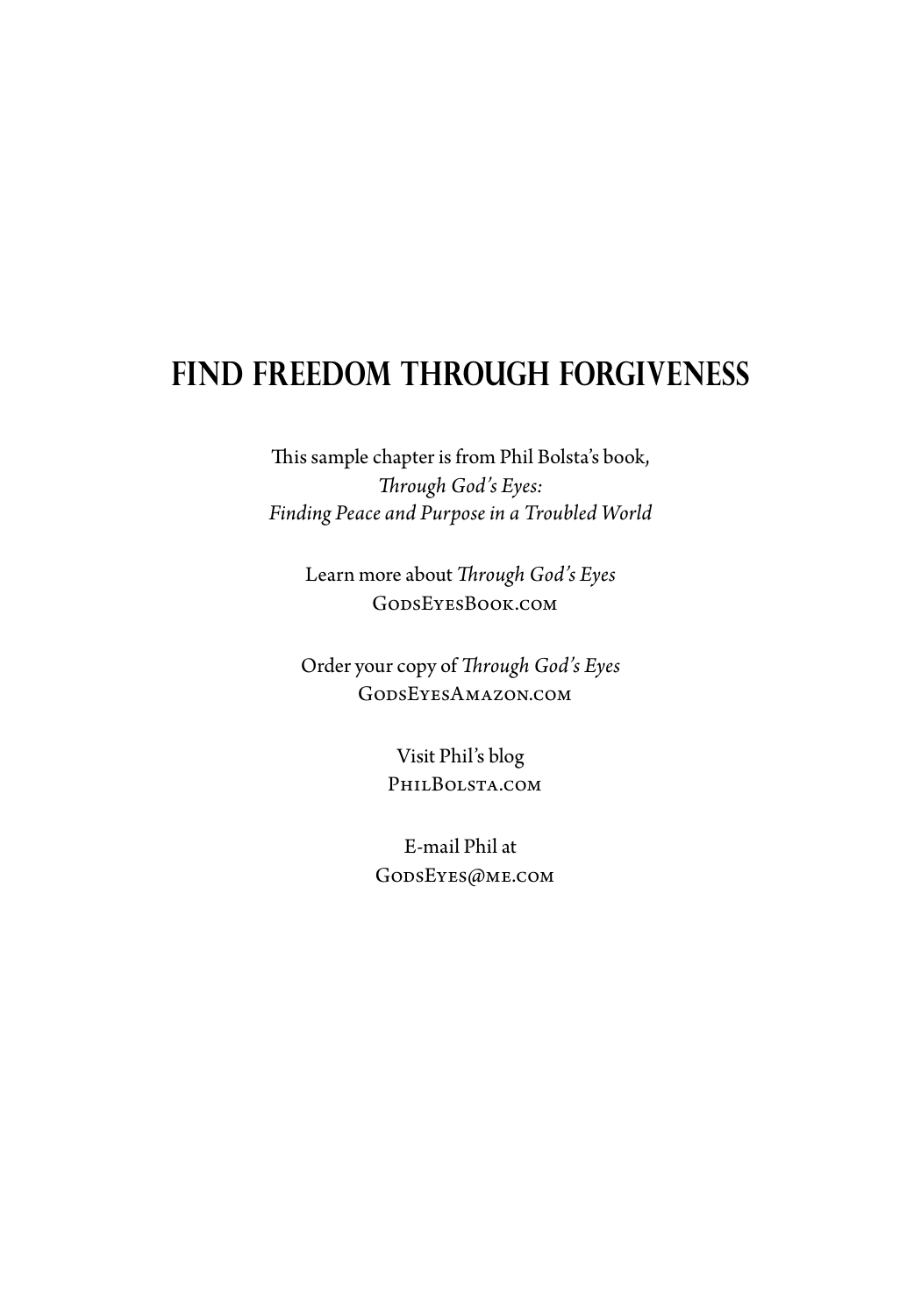# SEVENTEEN

# **FIND FREEDOM THROUGH FORGIVENESS**

*He that cannot forgive others breaks the bridge over which he himself must pass if he would ever reach heaven; for everyone has need to be forgiven.*

—George Herbert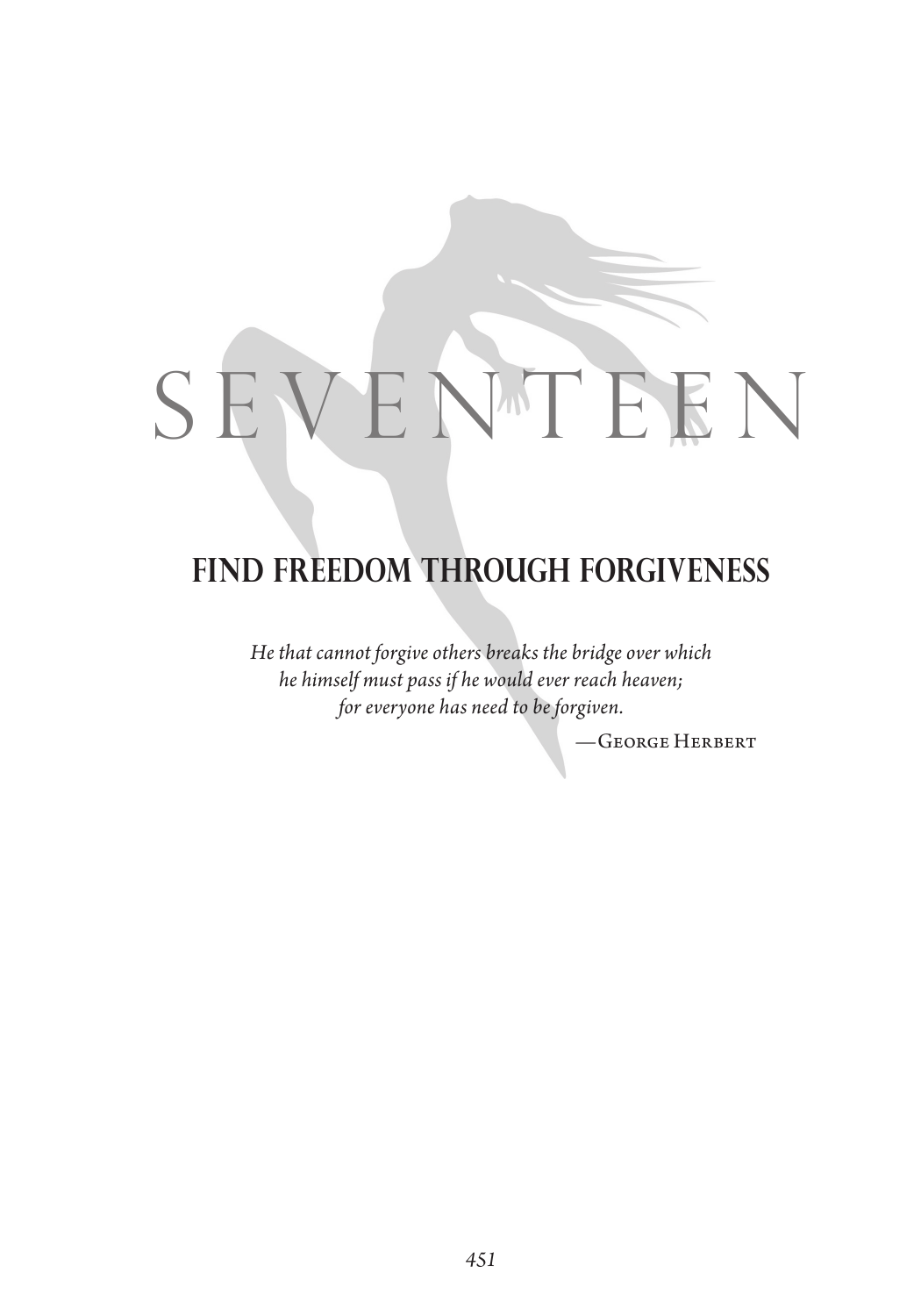### **FIND FREEDOM THROUGH FORGIVENESS**

Forgiveness is a great purifier. It matters not how long you have hated or how deep the hurt runs. A room can be dark for ten seconds or ten years; the moment that light floods the room, the darkness disappears as though it had never been.

> *One moment of true forgiveness can erase years of guilt, pain, or fear.* —Alan Cohen

### **REFRAME, RELEASE, REWRITE**

"Forgiveness" is a loaded word that may anger those who have endured great wrongs. Anyone with a trace of empathy can appreciate how difficult it must be to forgive the unforgivable.

*When a deep injury is done us, we never recover until we forgive.*

—Alan Paton

Substituting the word "release" for "forgiveness" short-circuits the emotional charge and reframes the act as a blessing that you bestow on yourself rather than one bestowed on your antagonist.

*Forgiveness is an act of self-love.*

—Wayne Dyer

Many balk at forgiveness, associating it with weakness, with losing, with giving in and giving up.

> *The weak can never forgive. Forgiveness is the attribute of the strong.* —Mahatma Gandhi

True forgiveness is the noblest of acts, requiring great wisdom, spiritual strength, and an intuitive understanding of the human condition.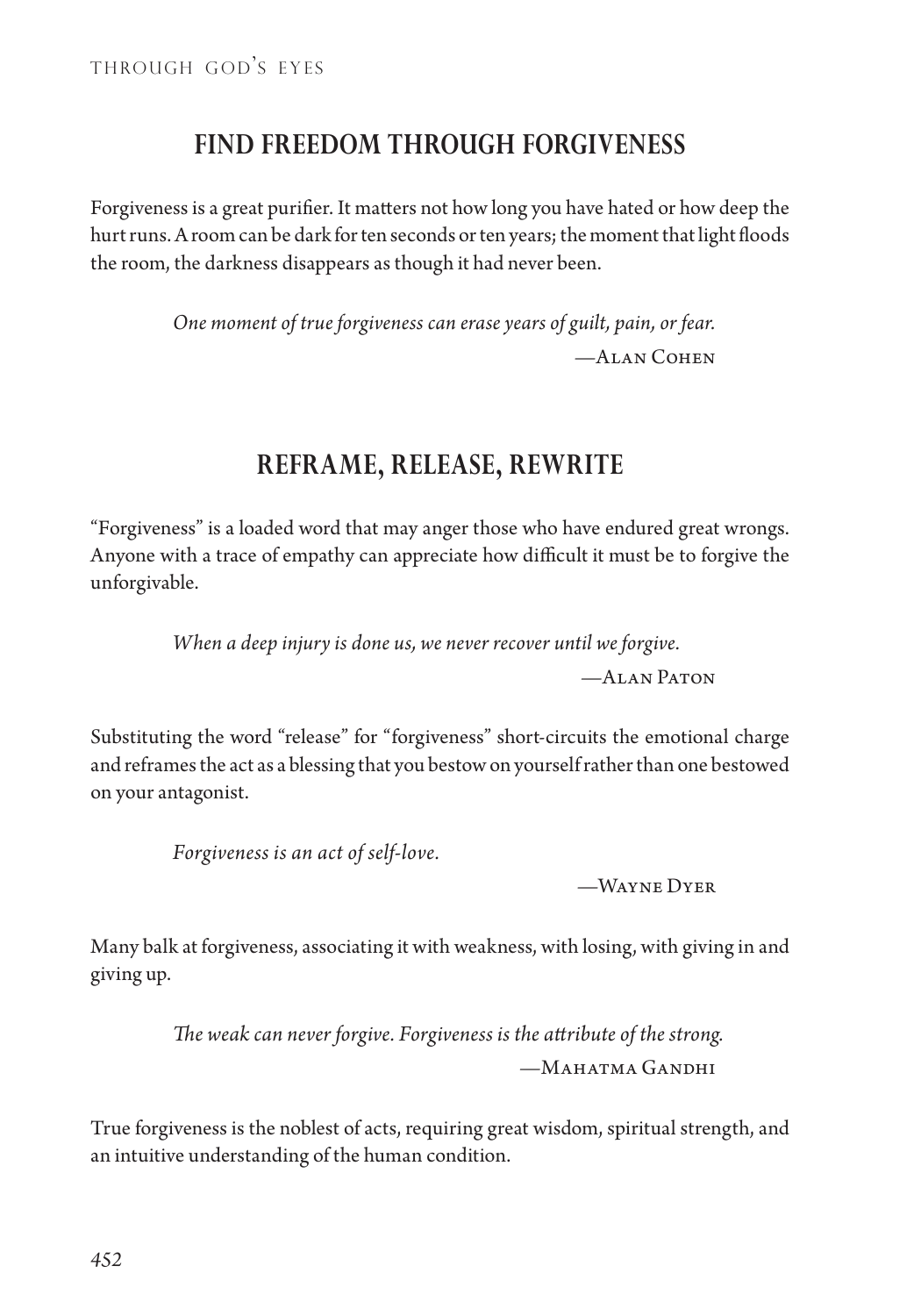*To heal the wounded memory is as natural to the human spirit as it is for the cells of the human body to heal themselves.*

—Lewis B. Smedes

Forgiveness is not an intellectual decision. It is an act of the heart, reflecting the infinite love and compassion of your spirit.

> *Forgiveness defies your mind. You have to break through your mind to forgive. Without forgiveness, a genuine healing cannot happen.* —Caroline Myss

The moment you forgive, you reinvent yourself. Your psyche is flooded with light, forever dispelling the darkness that had emotionally crippled you.

> *Someone may have stolen your dream when it was young and fresh and you were innocent. If someone has damaged the innocence of your dreams, Anger is natural. Grief is appropriate. Healing is mandatory. Restoration is possible.*

> > —Jane Rubietta

Instead of identifying yourself by past injuries and injustices, you are free to rewrite the story of who you are and who you wish to be.

> *Forgiveness is a rebirth of hope, a reorganization of thought, and a reconstruction of dreams. Once forgiving begins, dreams can be rebuilt. When forgiving is complete, meaning has been extracted from the worst of experiences and used to create a new set of moral rules and a new interpretation of life's events.*

> > —Beverly Flanigan

Writing a new story is more difficult if the person you are forgiving remains in your life and continues to act in ways that require forgiveness. A thoughtless relative is one thing, an abusive spouse is quite another. Forgiveness does not equal tolerance. If your antagonist treats your forgiveness as a welcome mat for further abuse, your new story must be written from a safe distance.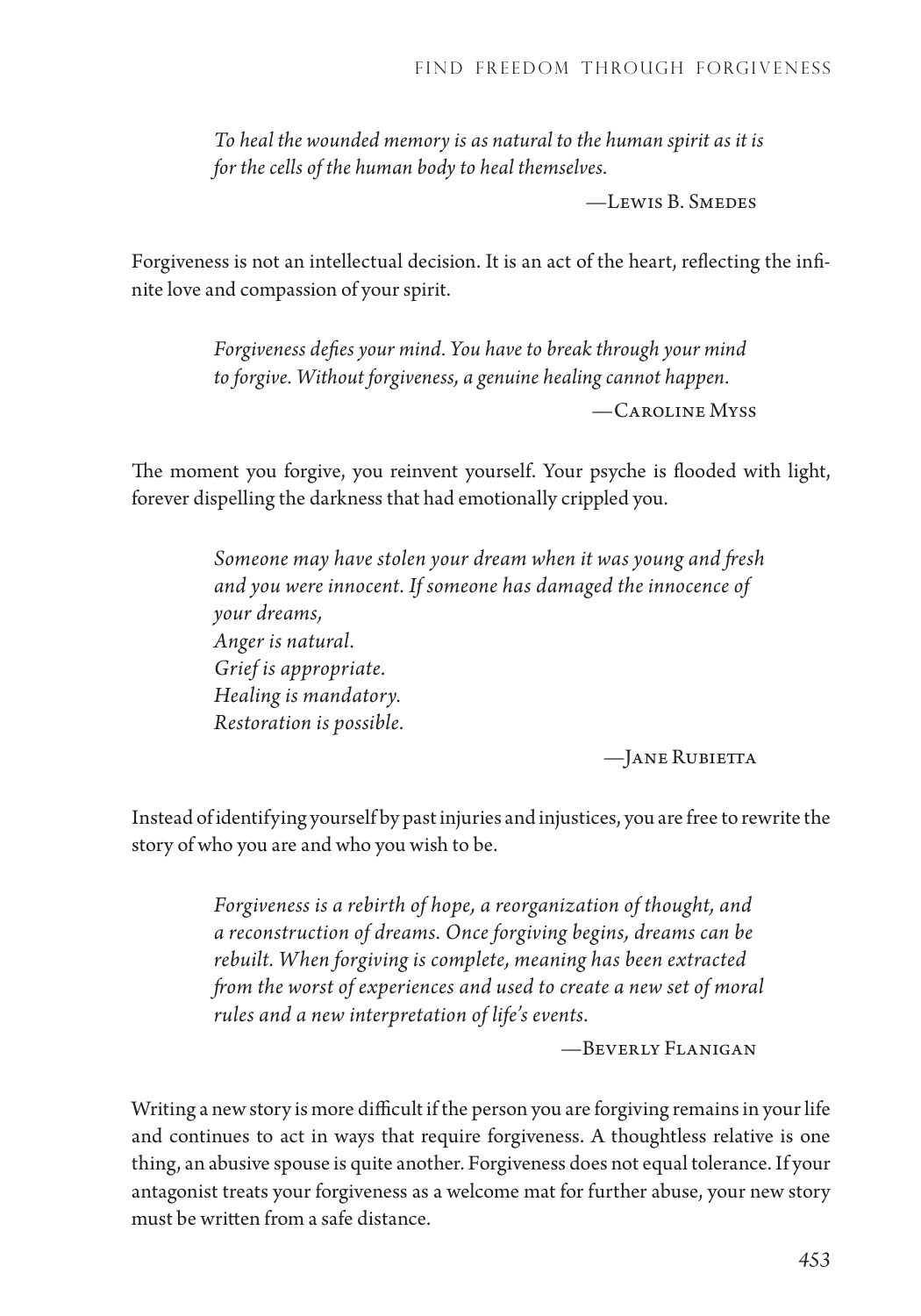*You must not lose faith in humanity. Humanity is an ocean. If a few drops are dirty, the ocean does not become dirty.*

—Mahatma Gandhi

### **SELFISH AND SELFLESS**

Forgiveness is ultimately a selfish act, requiring you to free your imprisoned spirit and reclaim your dignity, power, and sense of self-worth.

> *When we forgive, we set a prisoner free and discover that the prisoner we set free is us.*

> > —Lewis B. Smedes

If you do not forgive, you are bound to the person who injured you as surely as if you were handcuffed together.

> *As long as you don't forgive, who and whatever it is will occupy rent-free space in your mind.*

> > —Isabelle Holland

Forgiveness is ultimately a selfless act, requiring you to look through God's eyes and not your own.

*I pardon him, as God shall pardon me.*

—William Shakespeare

Then, instead of judging others, you will be adding much-needed loving energy to collective consciousness.

> *Forgiveness is holiness; by forgiveness the universe is held together.* —Paramahansa Yogananda

In this light, forgiving the imperfections of others contributes to the perfection of your own path as well as to God's ultimate plan for the world.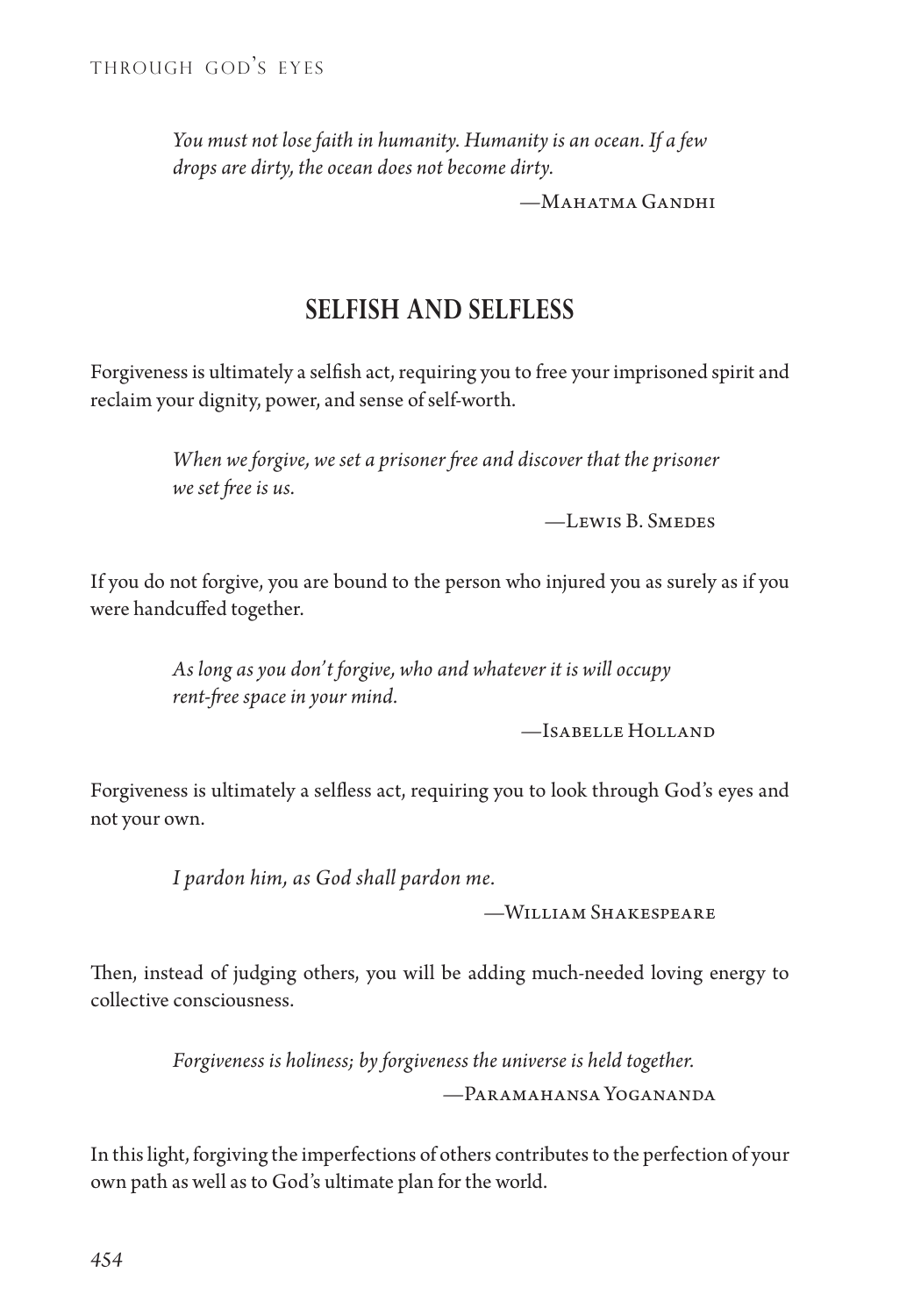*When we forgive we ride the crest of love's cosmic wave; we walk in stride with God.*

—Lewis B. Smedes

### **THE PRICE OF RESENTMENT**

There is no middle ground for forgiveness. Resentment and forgiveness cannot coexist. You must choose one or the other.

> *"I can forgive, but I cannot forget," is only another way of saying,* "I will not forgive." *A forgiveness ought to be like a cancelled note, torn in two and burned up, so that it never can be shown against the man.*

> > —Henry Ward Beecher

Grudgingly attempting forgiveness while refusing to relinquish your resentment fools no one. Your insincerity will carry more weight than your words or actions.

*You cannot shake hands with a clenched fist.*

—Indira Gandhi

Resentment exacts a steep cost. Investing your emotional energy in angrily clinging to past events saps your life force, ages you, and weakens your immune system.

> *Resentment is like taking poison and waiting for the other person to die.*

> > —Malachy McCourt

Unresolved anger has a corrosive effect on your body. It elevates your blood pressure and increases the likelihood of heart attacks and strokes.

> *You will not be punished for your anger, you will be punished by your anger.*

> > $-B$ uddha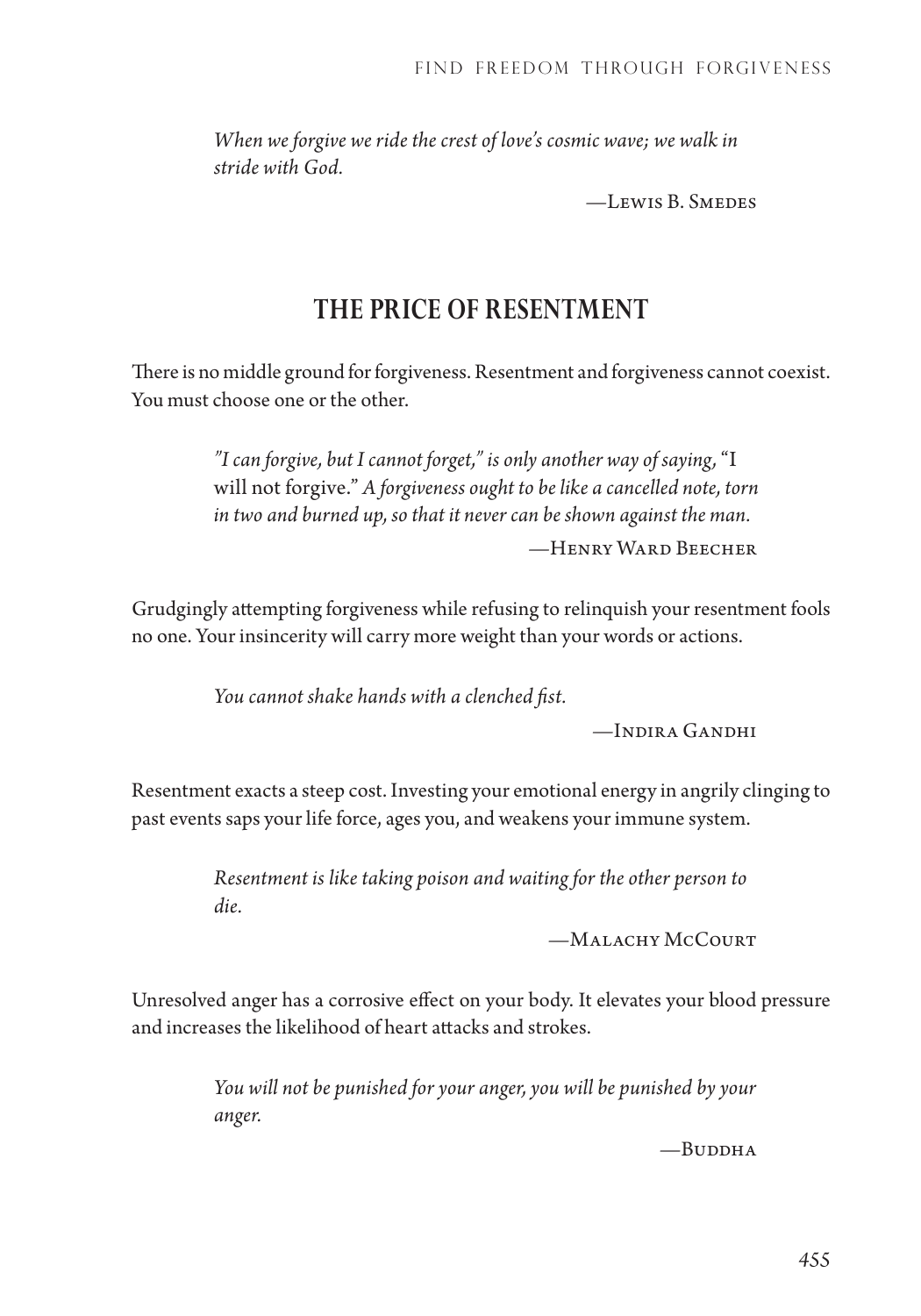You cannot know real peace without forgiveness. Until you release your resentments, the external world will always remain a threat.

> *When you make peace with yourself, you make peace with the world.* —Maha Ghosananda

The price of resentment is unending suffering. The priceless gift of forgiveness is lasting peace.

> *Forgiveness is the economy of the heart. . . . Forgiveness saves the expense of anger, the cost of hatred, the waste of spirits.*

> > —Hannah Moore

Hold on to grudges and grievances and you restrict your life. You will never know the joy and freedom of a soul unburdened by pain.

*When you harbor bitterness, happiness will dock elsewhere.*

—Unknown

Refusing to forgive your antagonist compromises all your other relationships. Some part of you will always hold back, limiting your capacity to be emotionally available.

> *When we judge, we are pushing people away; we are creating a wall, a barrier. When we forgive we are destroying barriers; we come closer to others.*

> > —Jean Vanier

You may argue that your resentment is justified—indeed, that you are *entitled* to it. Defiantly, you wrap your anger around your heart, unwittingly blocking out the sunlight of Divine love and mercy.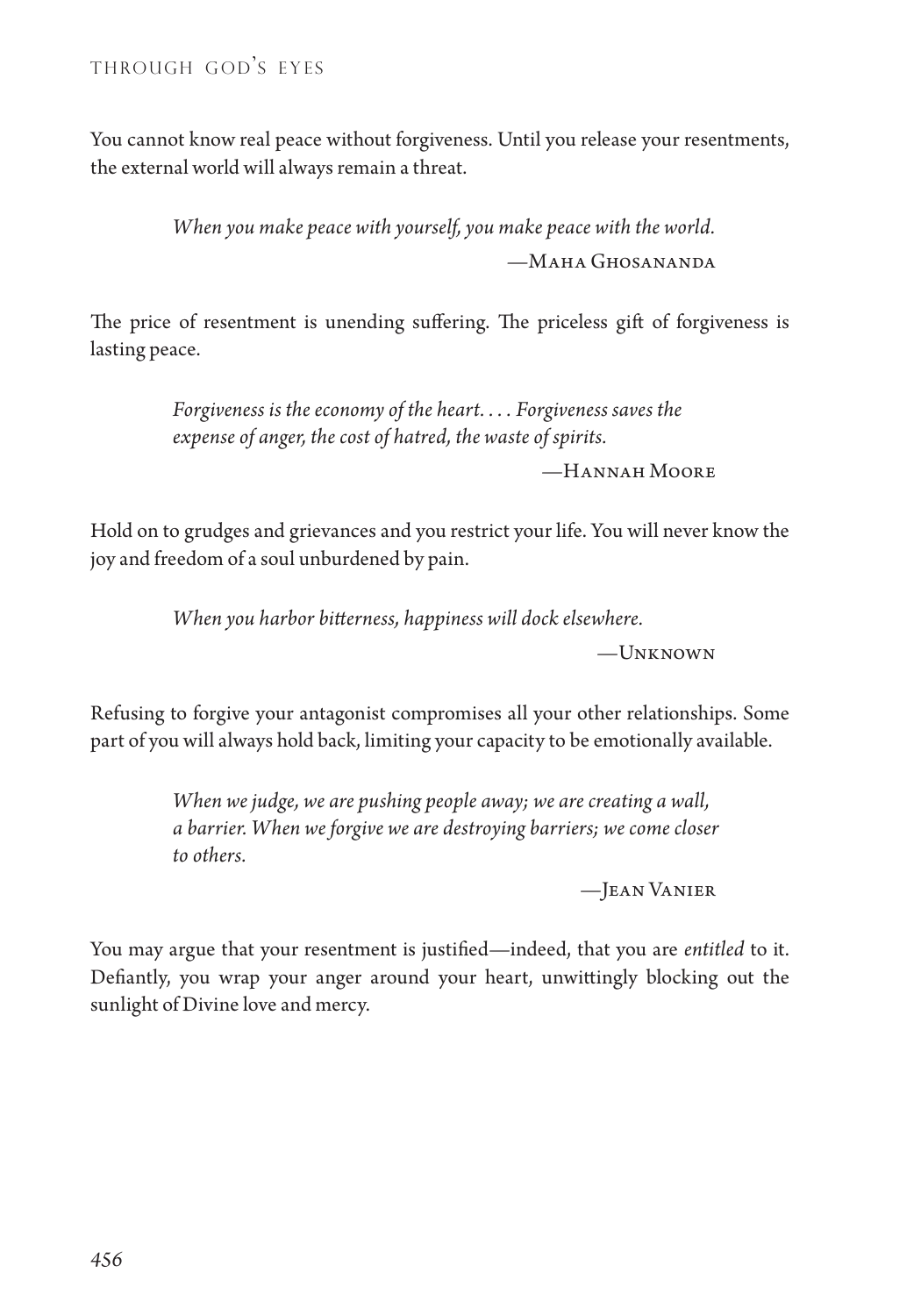*We attach our feelings to the moment when we were hurt, endowing it with immortality. And we let it assault us every time it comes to mind. It travels with us, sleeps with us, hovers over us while we make love, and broods over us while we die. Our hate does not even have the decency to die when those we hate die—for it is a parasite sucking*  our *blood, not theirs. There is only one remedy for it.*

—Lewis B. Smedes

You may think that you are protecting yourself by refusing to forgive. The opposite is true: Your every hostile thought boomerangs back, causing incalculable damage to mind, body, and spirit.

> *To carry a grudge is like being stung to death by one bee.* —William H. Walton

Then again, refusing to release your resentment *is* a form of protection. Choosing resentment over recovery protects you from the discomfort of facing and working through your emotional trauma.

> *I imagine that one of the reasons people cling to their hates so stubbornly is because they sense, once hate is gone, that they will be forced to deal with pain.*

> > —James Baldwin

Unchecked, your righteous anger takes root and stealthily expands, blotting out all the beauty and wonder of life, and insidiously choking off avenues of peace and love like a cancerous tumor.

*The man who opts for revenge should dig two graves.*

—Chinese proverb

You cannot carry resentment without it permeating your consciousness and influencing the way you think, speak, and act. You become contaminated with rage. You wonder why your life seems stuck, why you cannot attune yourself to the Divine current, why you focus so much of your attention on those you scorn rather than on those you love.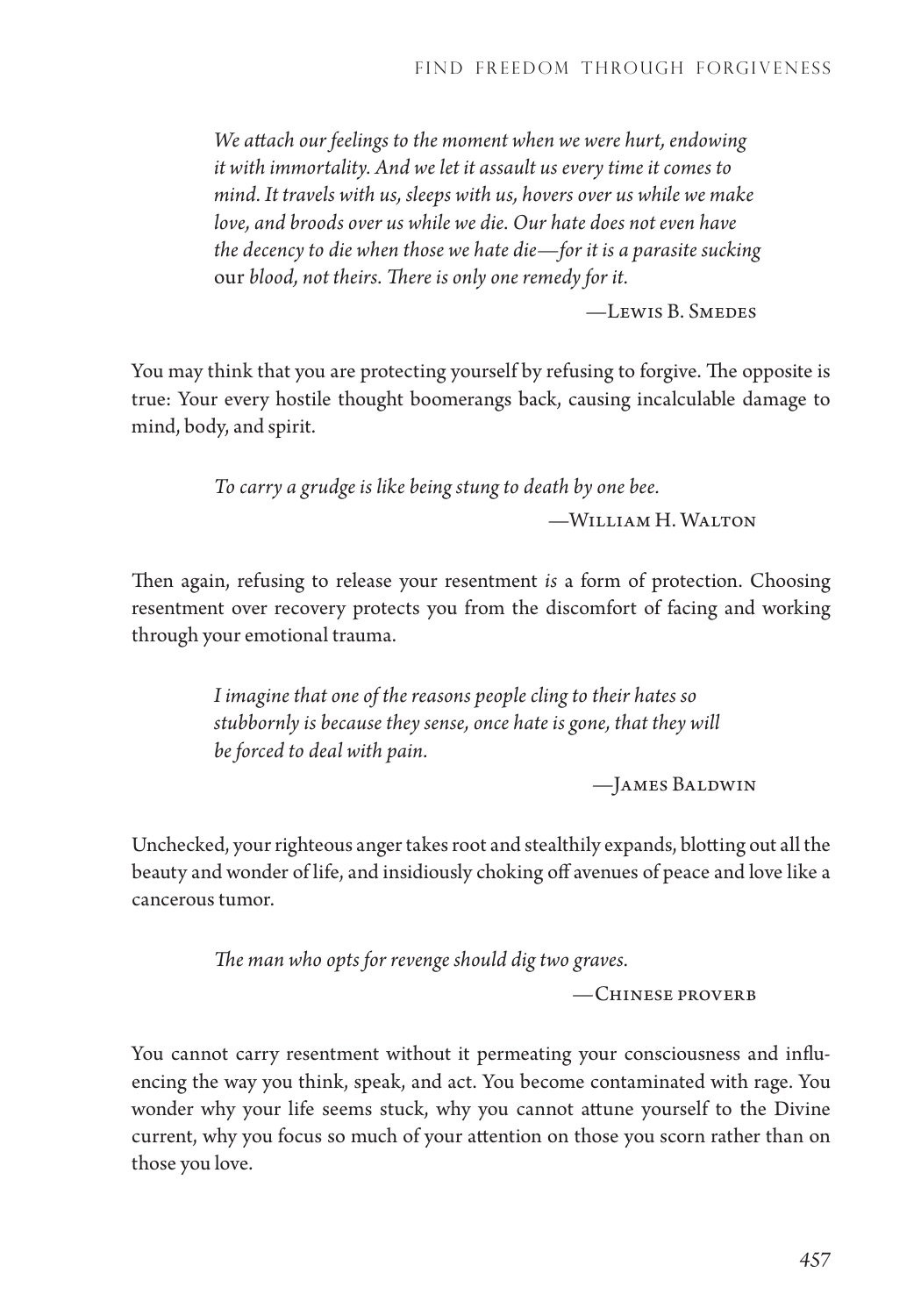*Don't ruin the present with the ruined past.*

—Ellen Gilchrist

By living like this, by mentally returning to the scene of the crime over and over again, you enable your antagonist to wreak ever more havoc with your life and psyche. Like a marionette, you allow someone else to pull your strings, even from the grave.

> *When we hate our enemies, we are giving them power over us: power over our sleep, our appetites, our blood pressure, our health, and our happiness. Our enemies would dance with joy if only they knew how they were worrying us, lacerating us, and getting even with us! Our hate is not hurting them at all, but our hate is turning our own days and nights into a hellish turmoil.*

> > —Dale Carnegie

Brand your attacker as unforgivable and you become an accomplice to the crime. By passionately defending your hatred and anger, you are snatching the knife from your attacker's hand and plunging it deeper into your own heart.

> *It's not only injustice that causes problems; often our vengeful response to injustice creates even greater and more enduring problems.*

> > —Robert Enright

Yet you continue to cling desperately to your antagonist, fearful that if he breaks free of your grasp he will go unpunished, and *that* you cannot permit.

*Anger is always fear, and fear is always fear of loss.*

—Richard Bach

Ah, but here is the ironic twist. While you are maintaining a death grip on your resentment, thereby inflicting untold damage on your physical and emotional well-being, your adversary is oblivious to your wrath.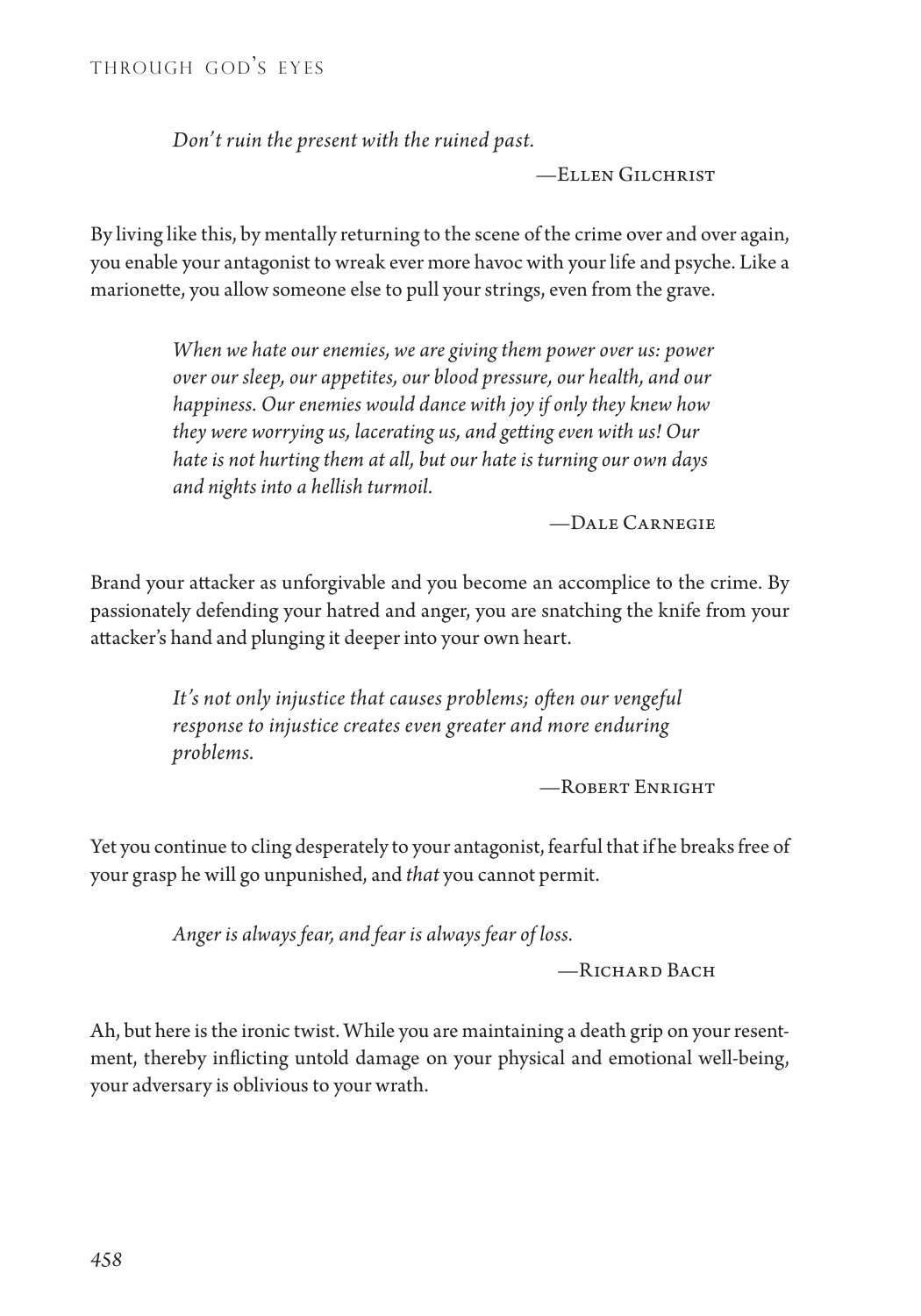*The one who throws the stone forgets; the one who is hit remembers forever.*

—Angolan proverb

### **REVENGE AND REMORSE**

Acting on resentment by pursuing revenge is akin to dropping a huge boulder in the middle of your spiritual path. It blocks out the sun and halts all progress.

*People who fight fire with fire usually end up with ashes.*

—Abigail Van Buren

By striking back at those who have harmed you, you harm yourself. Your obsession with getting even rips open your original wounds and inflames them further with the venom of vengeance.

> *Revenge . . . is like a rolling stone, which, when a man hath forced up a hill, will return upon him with a greater violence, and break those bones whose sinews gave it motion.*

> > —Rev. Jeremy Taylor

No matter how justified you feel your actions are, meting out your own brand of vigilante justice lowers your consciousness, attracts toxic consequences, and paves the way for future regrets.

> *How much more grievous are the consequences of anger than the causes of it.*

> > —Marcus Aurelius

Worst of all, there will be a stain in your memory that will not wash out no matter how desperately you scour it with remorse.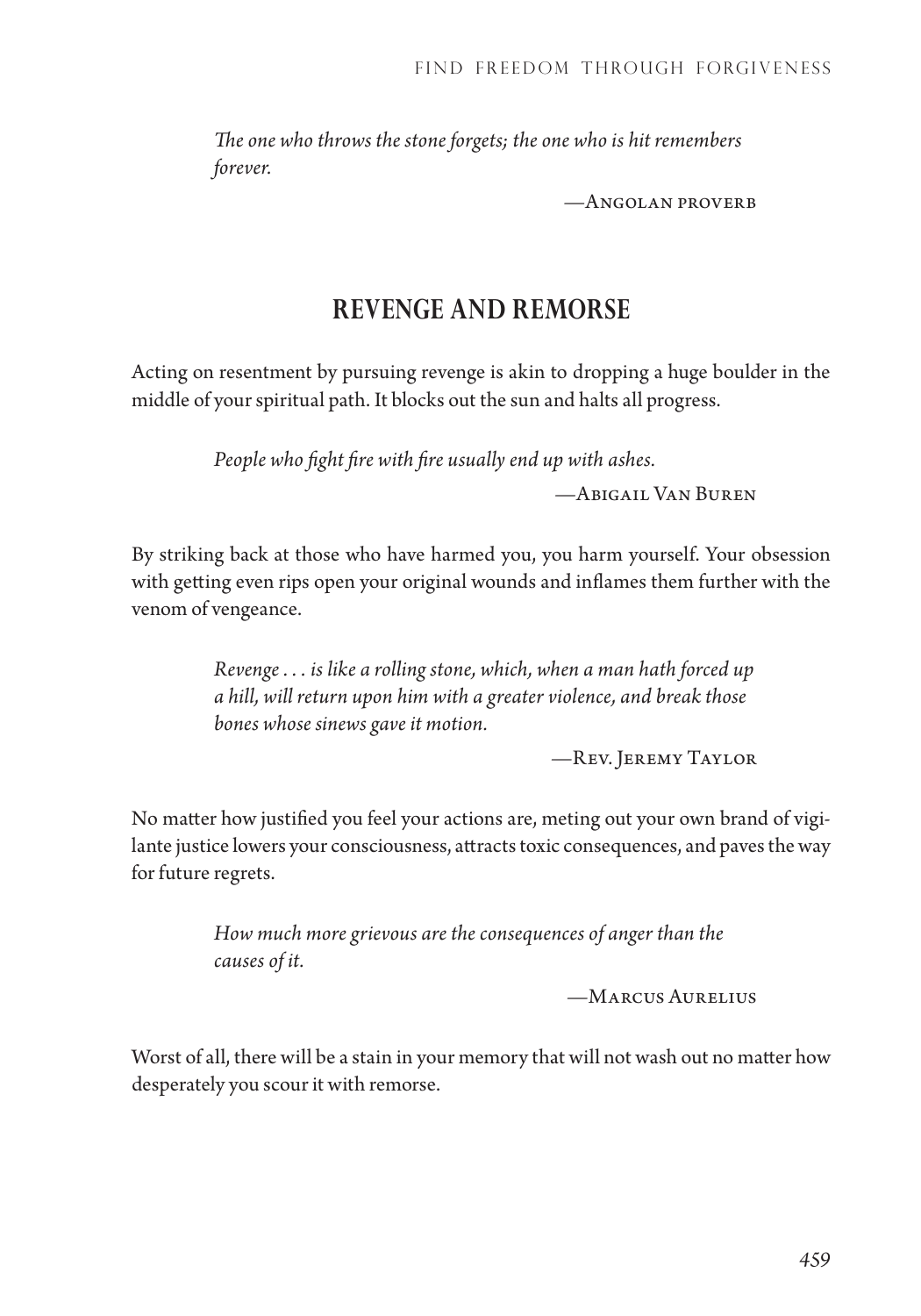*If the other person injures you, you may forget the injury; but if you injure him you will always remember.*

—Kahlil Gibran

Look through God's eyes and you understand that Divine justice may not require your assistance. Ultimately, the perpetrator will be held karmically responsible for his or her actions. Of course, if the action was criminal or if you are in a position to prevent others from being victimized, follow your guidance accordingly.

> *If a man sin against thee, speak peaceably to him, and in thy soul hold not guile; and if he repent and confess, forgive him. . . . But if he be shameless and persisteth in his wrong-doing, even so forgive him from the heart, and leave to God the avenging.*

> > —Gad, the ninth son of Jacob

Refuse to forgive someone who has wronged you, and you cannot expect to be forgiven by someone whom you have wronged. We all must learn to forgive, just as we all must need to be forgiven.

> *The gift of being forgiven and love's power to forgive are like yin and yang. Each needs the other to exist. To receive the gift without using the power is absurd; it is like exhaling without inhaling or like walking without moving your legs.*

> > —Lewis B. Smedes

### **ADVERSARIES OR ALLIES**

How do you begin the process of forgiveness, of release? It may help to view your adversary in a new light: not as a powerful monster, but as a flawed, insecure human being in need of love and compassion. In other words, much like yourself.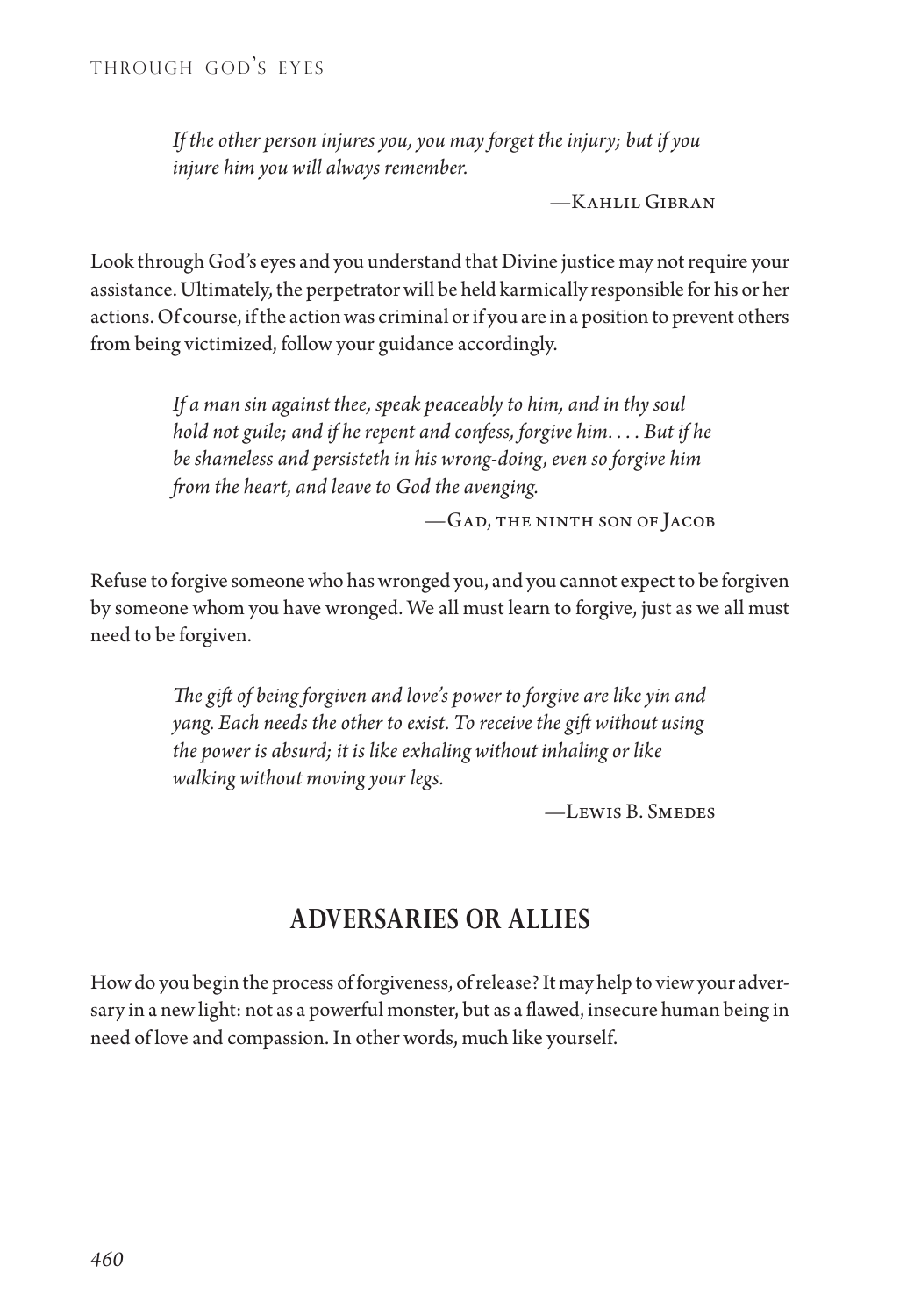*If only there were evil people somewhere insidiously committing evil deeds, and it were necessary only to separate them from the rest of us and destroy them. But the line dividing good and evil cuts through the heart of every human being. And who is willing to destroy a piece of his own heart?*

—Aleksandr Solzhenitsyn

In fact, you may be your own antagonist. Resentment is the inability to forgive others; guilt is the inability to forgive yourself.

*Every guilty person is his own hangman.*

—Lucius Annaeus Seneca

If you are wracked with guilt and remorse, it may help to view your former self as a separate person, as someone who no longer resembles you, a person whose sense of integrity had not yet fully formed and who did not have the knowledge and wisdom you now possess.

> *The day the child realizes that all adults are imperfect, he becomes an adolescent; the day he forgives them, he becomes an adult; the day he forgives himself, he becomes wise.*

> > —Alden Nowlan

Reframing your transgression by recognizing the limitations of the person you used to be may give you the distance you need to apply these principles, heal your emotional scars, and find some measure of peace.

> *I do not want the peace which passeth understanding. I want the understanding which bringeth peace.*

> > —Helen Keller

Looking through God's eyes, you realize that adversarial relationships are an illusion, and that every difficult encounter has been divinely orchestrated.

> *No one at one with himself can even conceive of conflict.* —A Course in Miracles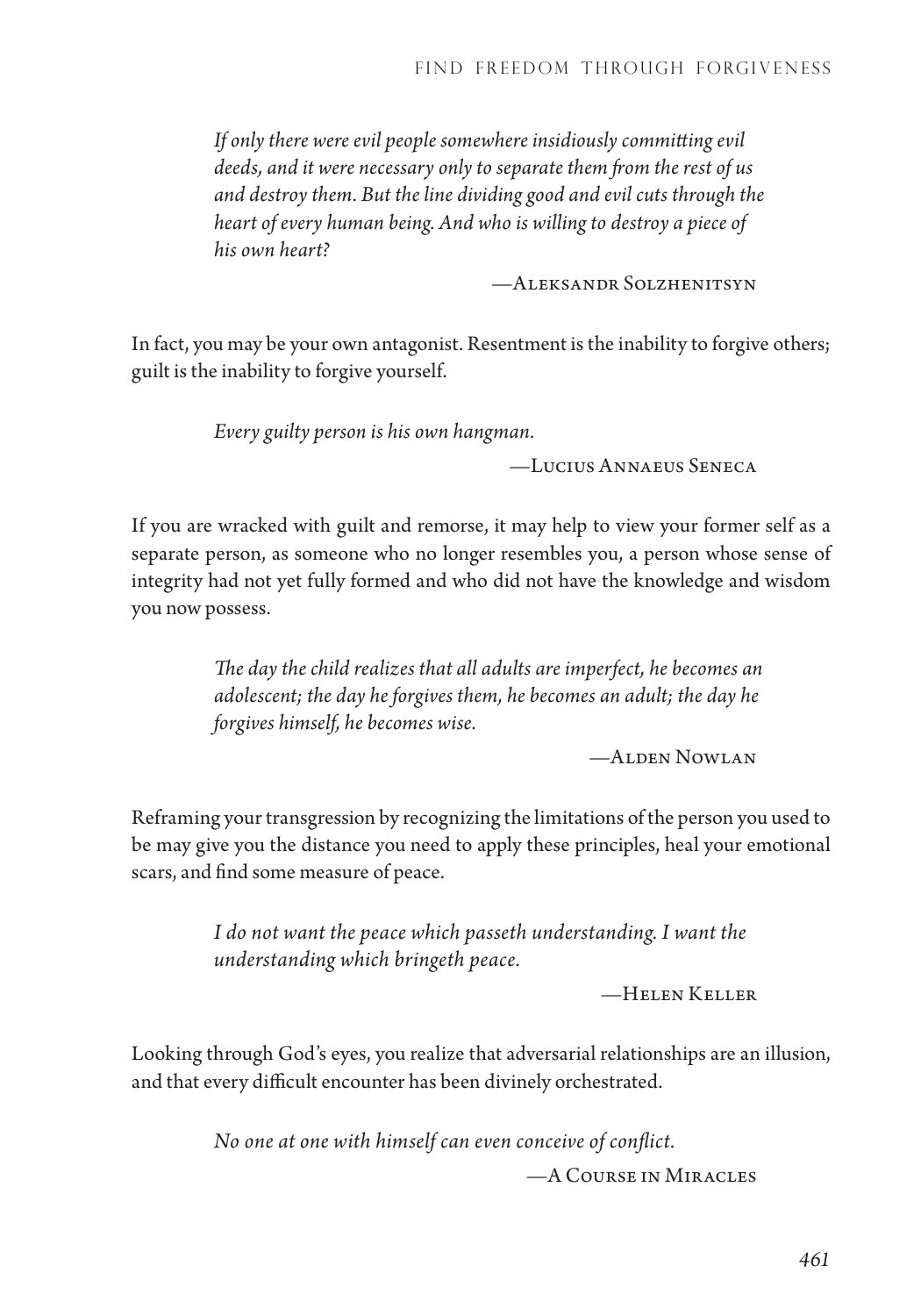Before incarnating, you agreed to participate in situations on earth that would help you learn pivotal lessons, achieve your life's purpose, and advance your spiritual growth.

> *We choose our joys and our sorrows long before we experience them.* —Kahlil Gibran

In light of these sacred contracts, every quarrel, every betrayal, every hostility becomes a gift, an occasion to grow and evolve.

> *Forgiveness is born of increased awareness. The more you can see, the easier it is to forgive.*

> > —Deepak Chopra

Remember too, that virtually everyone, no matter how horribly misguided they may be, believes that the way they conduct their life is the right way, the best way, and wholly consistent with the way the world works.

> *Pardon him . . . he is a barbarian, and thinks that the customs of his tribe and island are the laws of nature.*

> > —George Bernard Shaw

Therefore, do not take every transgression so personally; the way someone treats you says far less about you than it does about them.

> *If we could read the secret history of our enemies, we should find in each man's life sorrow and suffering enough to disarm all hostility.*

> > —Henry Wadsworth Longfellow

Even though the act that needs forgiving *involved* you, it often is not *about* you. You were simply an obstacle in the way or a convenient vehicle used in the self-absorbed pursuit of a self-centered desire.

*How people treat you is their karma; how you react is yours.*

—Wayne Dyer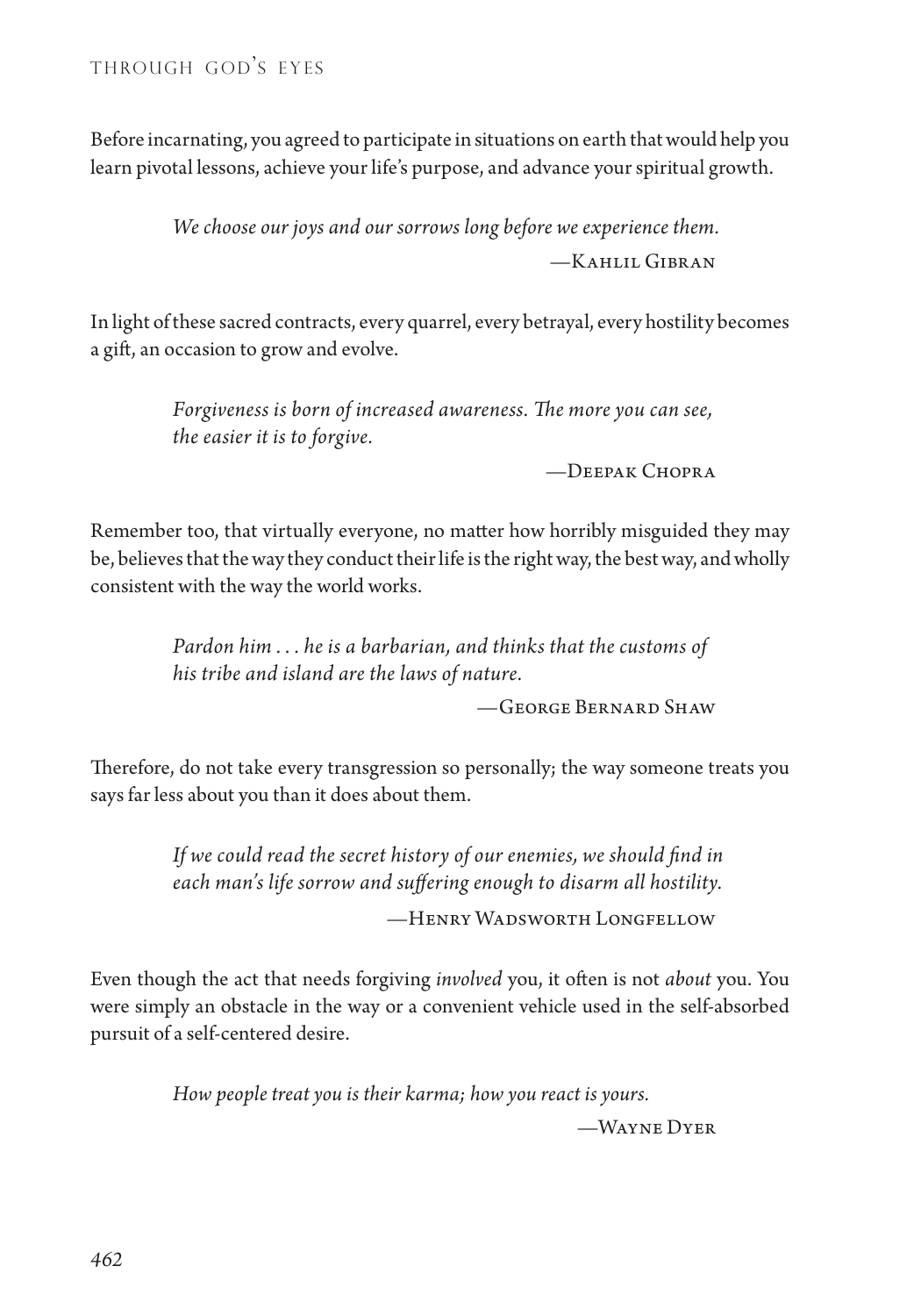### **NOTHING TO FORGIVE**

Your sacred contracts offer a wealth of opportunities to transcend your human nature by expressing your Divine nature.

> *You know quite well, deep within you, that there is only a single magic, a single power, a single salvation, and a single happiness, and that is called loving. Well, then, love your suffering. Do not resist it, do not flee from it. Taste how sweet it is in its essence, give yourself to it, do not meet it with aversion. It is only your aversion that hurts, nothingelse.*

> > —Hermann Hesse

If you accept that these pre-incarnation agreements exist and that we cross paths with those whom we are to learn from, then there is nothing to forgive.

> *Remember you come here having already understood the necessity of struggling with yourself—only with yourself. Therefore thank everyone who gives you the opportunity.*

> > —Georges Ivanovich Gurdjieff

You stop seeing yourself as a victim, and view every person in conflict with you as an instrument of God.

> *We do not and cannot know the agenda of each individual soul but we can know that the agenda of each individual soul serves the agenda of every other soul.*

> > —Neale Donald Walsch

With this understanding, you learn to welcome conflict as an opportunity for selfreflection and honor it as a reminder of the Universal Intelligence that guides your way.

> *Another illusion is that external events have the power to hurt you, that other people have the power to hurt you. They don't. It's you who give this power to them.*

> > —Anthony de Mello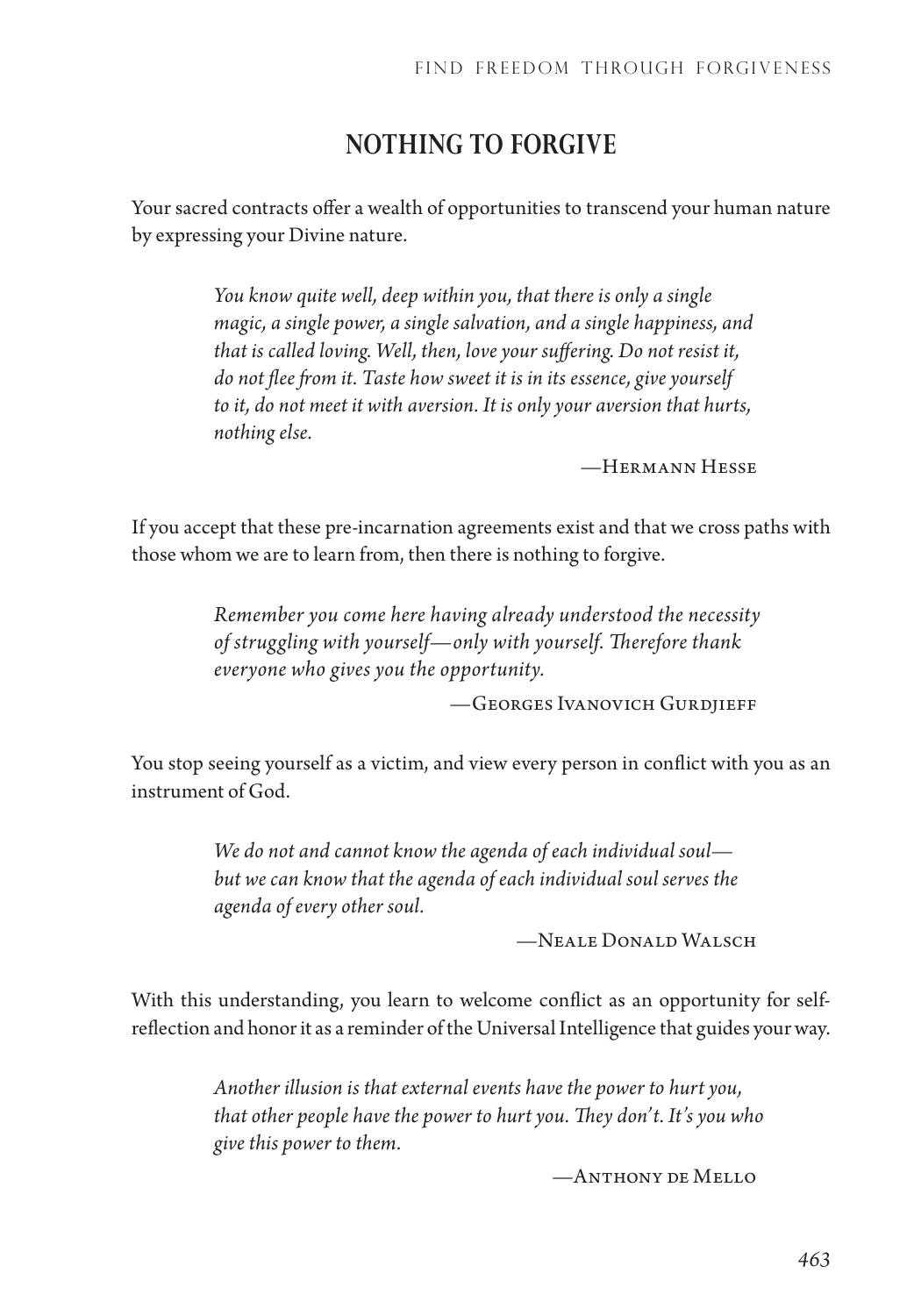You realize that everyone you encounter, no matter how unlikely it seems to your earthbound sensibilities, is your teacher, your collaborator, your ally.

> *You know you have forgiven someone when he or she has harmless passage through your mind.*

> > —Rev. Karyl Huntley

On a soul level, you and your adversary have agreed to challenge and confront each other in ways that benefit you both.

> *What is a good man but a bad man's teacher? What is a bad man but a good man's job? If you don't understand this, you will get lost, however intelligent you are.*

> > —Lao Tzu

Years from now when you have left this world, you shall meet again; only this time you will bow in gratitude for serving each other in that way.

> *Out beyond ideas of wrongdoing and rightdoing, there is a field. I'll meet you there.*

> > —Rumi

Our challenge in the present moment is to resist responding with rage, resentment, and retaliation, and instead view conflict through God's eyes, with loving detachment.

> *Never does the human soul appear so strong and noble as when it forgoes revenge and dares to forgive an injury.*

> > —Edwin Hubbell Chapin

### **THE ASHES OF ATROCITY**

It takes courage to forgive, to cast aside the insistent judgments of ego in favor of the infinite wisdom of Spirit.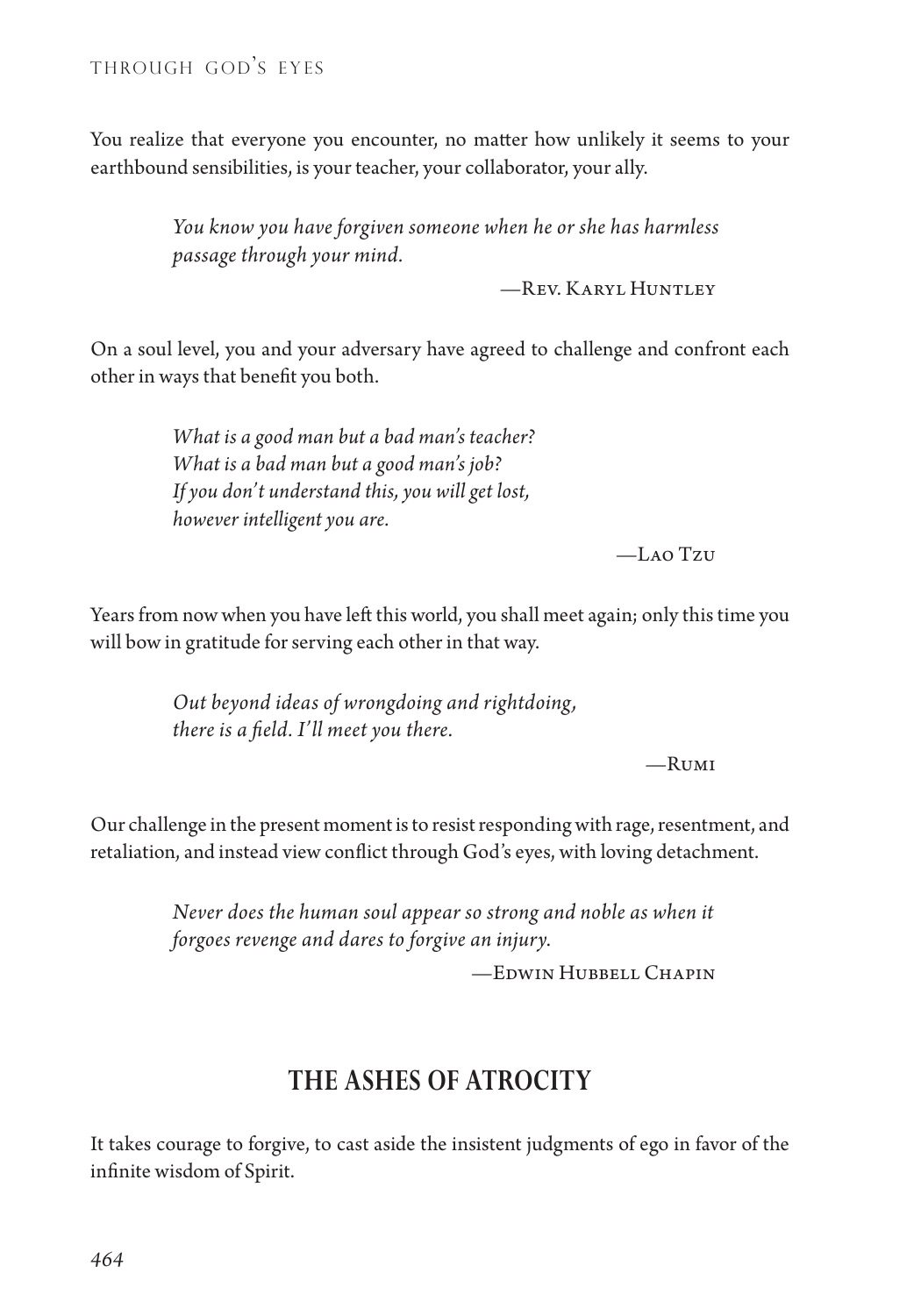*If you want to see the brave, look at those who can forgive.*

—Bhagavad Gita

Granted, that is all well and good for garden-variety dustups, but the concept is harder to swallow when applied to shockingly brutal individual acts and crimes against humanity.

> *I believe in the sun—even when it does not shine; I believe in love—even when it is not shown; I believe in God—even when he does not speak.* —Scratched into a basement wall by a Holocaust victim

Throughout history, people with malicious intent have exercised their free will to hurt others. God does not directly interfere because, by definition, free will would be rendered meaningless if it were interfered with.

> *God created the law of free will, and God created the law of cause and effect. And he himself will not violate the law. We need to be thinking less in terms of what God did and more in terms of whether or not we are following those laws.*

> > —Marianne Williamson

Consequently, God's plan for each of us may weather continual course corrections, just as each move on a chess board reconfigures our universe of choices going forward. In extreme cases, our life's plan may be adapted, rewritten, or postponed. Even then, however, karmic forces are at work and angels hover near.

> *It can even come about that a created will cancels out, not perhaps the* exertion*, but the result of divine action; for in this sense, God himself has told us that God wishes things which do not happen because man does not wish them!*

> > —Joseph de Maistre

One way or another, in this life or another, our soul lessons will play out as planned. Fulfillment is certain; circumstances and timing are not.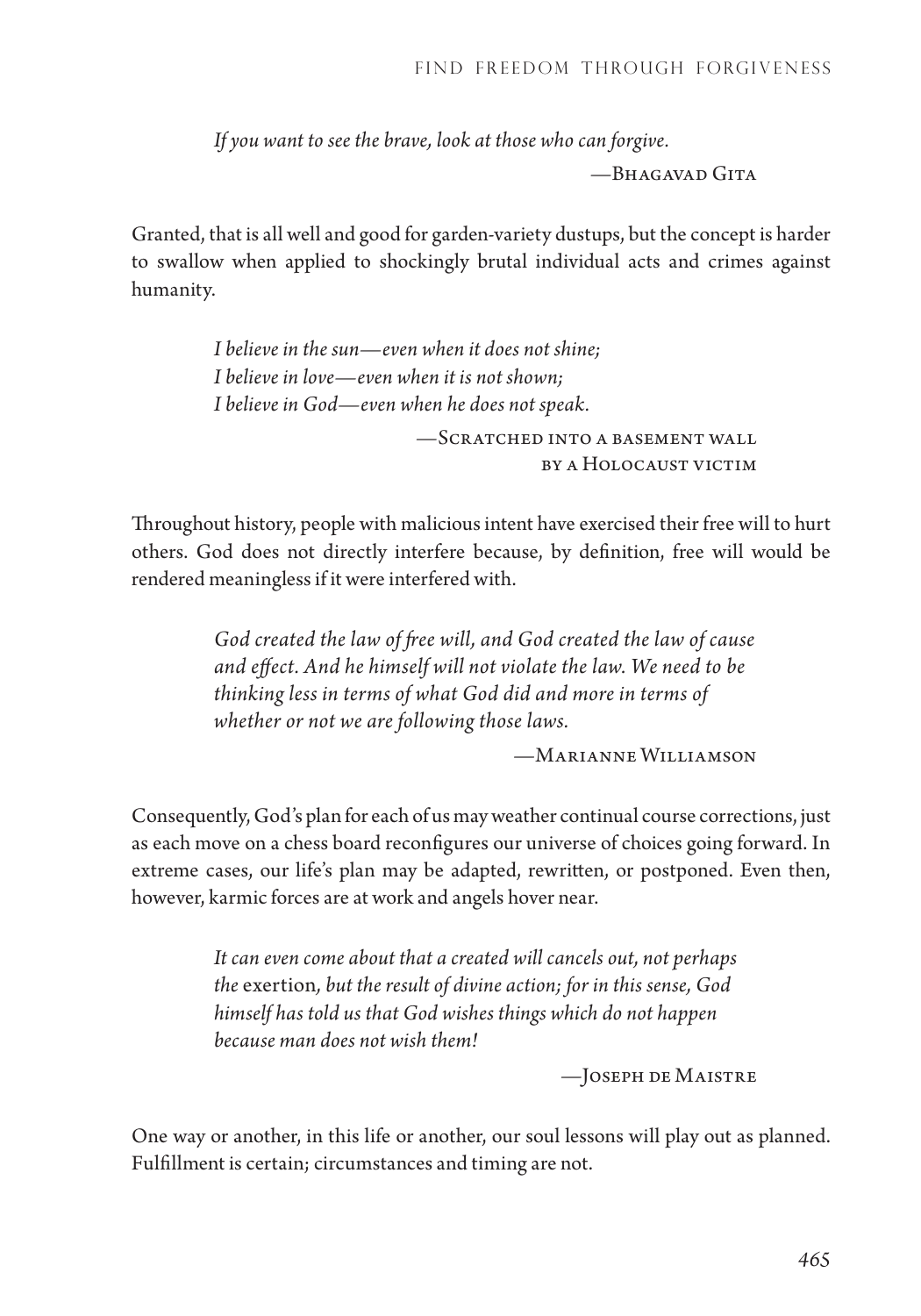*When you mix free will you get certain deviants. . . . You may believe that just because there is an absence of good, for example, that evil exists. This is not so. In fact, things are far more intricate.*

—Lena Lees

It is insensitive at best and cruel at worst to suggest to those who have suffered horrifically that there may be even a modicum of meaning associated with unspeakable crimes. And yet, even as we honor another's grief, it is an argument that must be considered, even if it remains unspoken.

> *The mark of your ignorance is the depth of your belief in injustice and tragedy. What the caterpillar calls the end of the world, the master calls a butterfly.*

> > —Richard Bach

Clearly, any attempt to look through God's eyes has its limits; and any purpose behind incomprehensible suffering may remain beyond the capacity of human beings to grasp. But a purpose we cannot wrap our minds around is a purpose nonetheless.

> *You've got to look hard for the sparks of divinity in the ashes of atrocity.*

> > —Rabbi Harold M. Schulweis

### **FINALLY FREE**

Paradoxically, to attain the enlightened perspective that forgiveness is unnecessary, it is necessary to practice forgiveness.

> *Forgiveness is humanity's highest achievement because it shows true enlightenment in action.*

> > —Wayne Dyer

Every act of forgiveness expands your awareness, understanding, and appreciation of Divine Wisdom.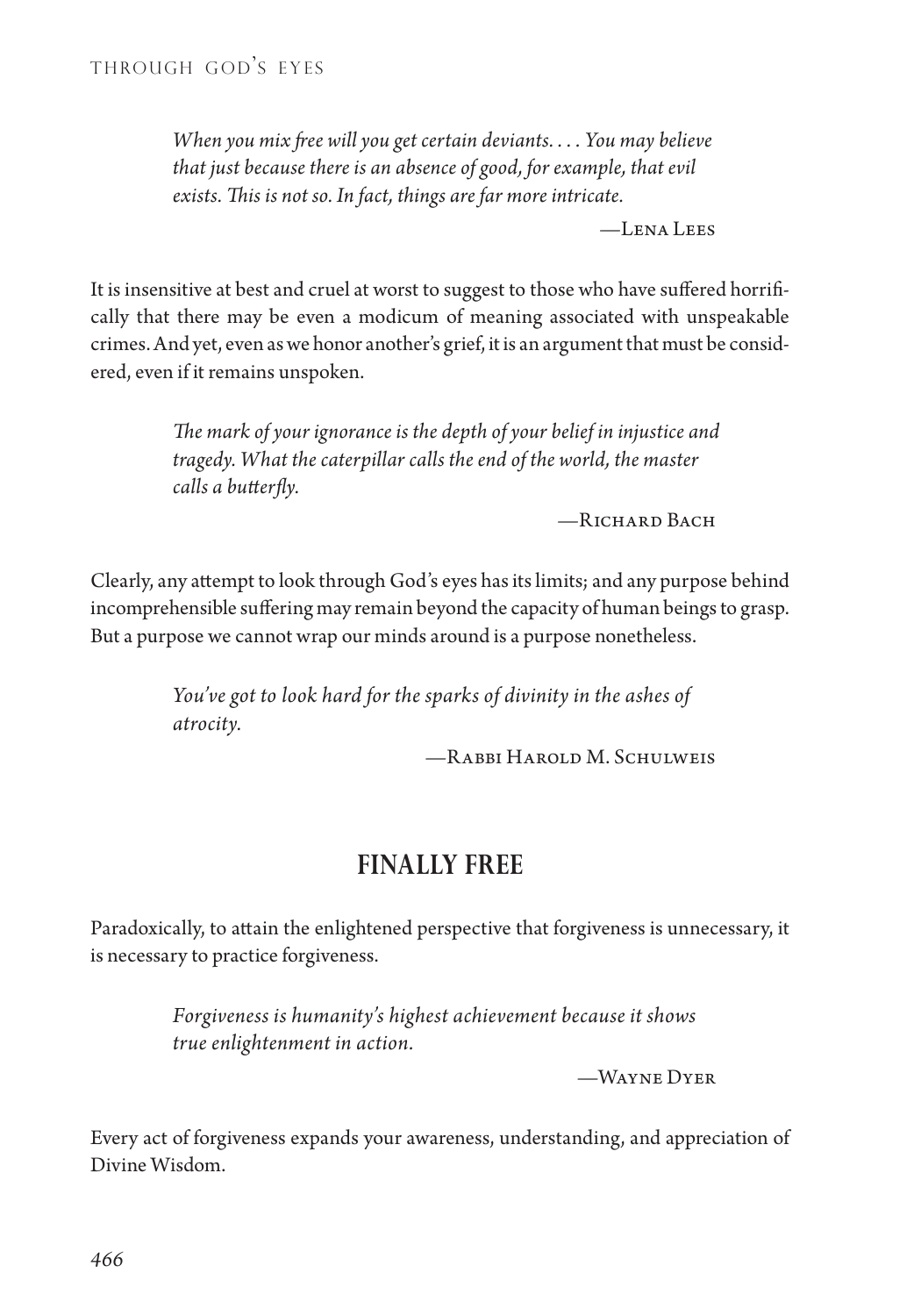*Be assured that if you knew all, you would pardon all.*

—Thomas à Kempis

You come to see that, while forgiveness cannot alter past events, it can alter your interpretation of them.

*You change the past when you change the way you see it.*

—Alan Cohen

You become more willing to forgive until, finally, you will yourself to a place beyond suffering, beyond forgiveness.

> *Forgiveness does not change the past, but it does enlarge the future.* —Paul Boese

In any context, Eva Kor's act of forgiveness is stunning. On January 27, 1995, in a public ceremony marking the fiftieth anniversary of the liberation of Auschwitz by Soviet troops, Kor declared her forgiveness toward the Nazis who murdered her parents and two older sisters.

> *Genuine forgiveness does not deny anger but faces it head-on.* —Alice Miller

Standing by the ruins of a gas chamber at the infamous death camp, Kor also forgave Josef Mengele, the Nazi doctor who used her and her twin sister Miriam as guinea pigs for genetic experiments.

> *When we forgive evil we do not excuse it, we do not tolerate it, we do not smother it. We look the evil full in the face, call it what it is, let its horror shock and stun and enrage us, and only then do we forgive it.*

> > —Lewis B. Smedes

Kor's forgiveness allowed her to release the heartache and hatred she had carried for five decades. She said, "I read my document of forgiveness and signed it. I immediately felt the pain lift from my shoulders. Finally, I was no longer a prisoner of Auschwitz. I was finally free. So I say to everybody, 'Forgive your worst enemy. It will heal your soul and set you free.'"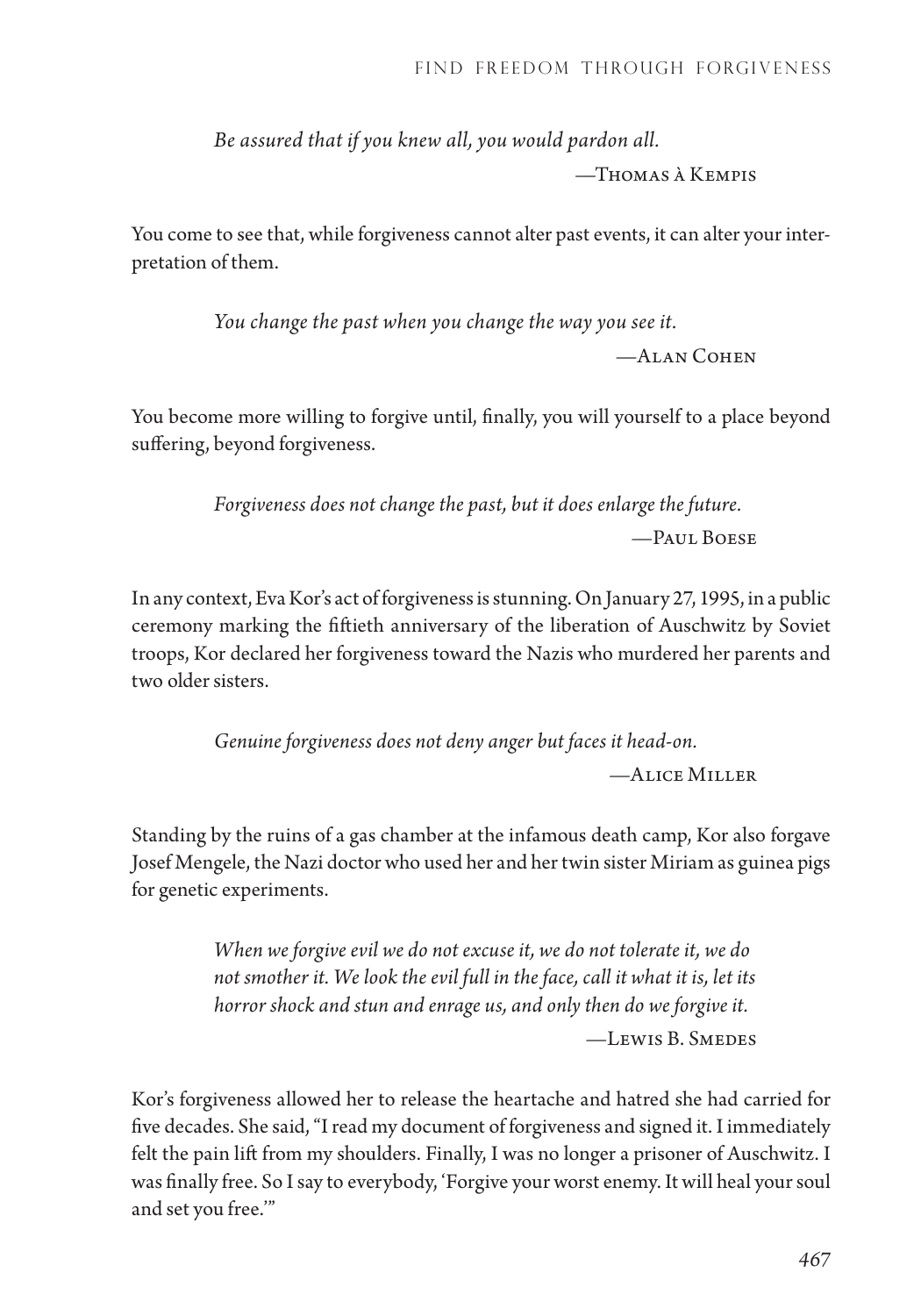*Holding on to anger is like grasping a hot coal with the intent of throwing it at someone else; you are the one who gets burned.*

—Buddha

Later that year, Kor opened the CANDLES Holocaust Museum in Terre Haute, Indiana. (*CANDLES is an acronym for Children of Auschwitz Nazi Deadly Lab Experiments Survivors.*) In 2003, the museum was burned to the ground by a fire that was deliberately set. Kor forgave the arsonist and rebuilt the museum. She said, "For most people there is a big obstacle to forgiveness because society expects revenge. Forgiveness is nothing more and nothing less than an act of self-healing, an act of selfempowerment. I call it a miracle medicine. It's free, it works, and it has no side effects."

> *Resentment, whether cold fury or smoldering rage, hardens your emotions. . . . Tragically, you become one with anger; you are now its servant.*

> > —Phillip Moffitt

As Eva Kor learned, forgiveness does not mean that you condone what was done to you or that you absolve the perpetrator of responsibility for his or her actions.

> *Forgiveness does not equal forgetting. It is about healing the memory of the harm, not erasingit.*

> > —Ken Hart

How deserving your assailant is of your forgiveness is irrelevant. Forgiveness is a gift to yourself. It is an indispensable element in your enlightened self-care toolkit.

> *We must forgive those we feel have wronged us, not because they deserve to be forgiven, but because we love ourselves so much we don't want to keep paying for the injustice. Forgiveness is the only way to heal.*

> > —Don Miguel Ruiz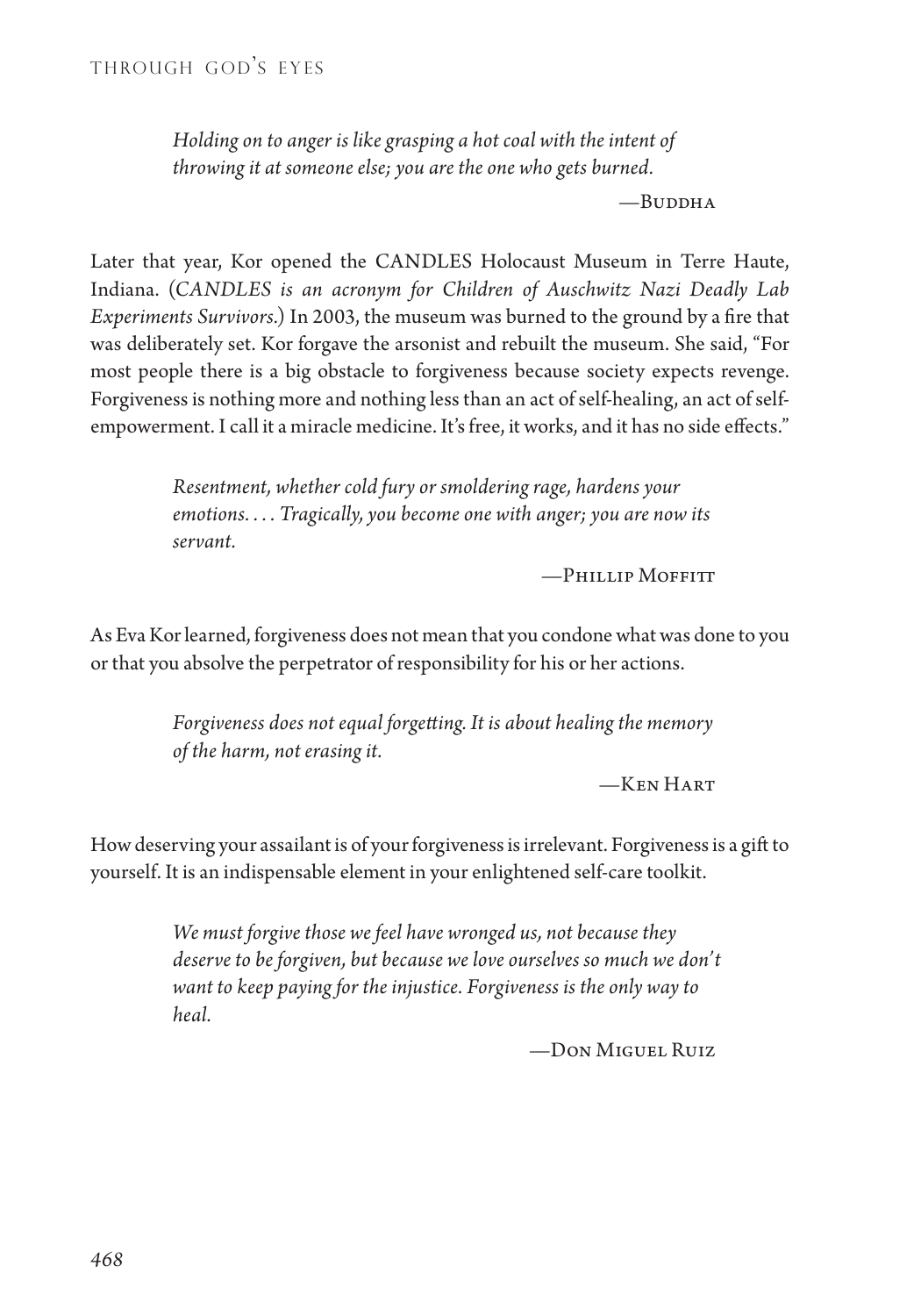It is always within your power to forgive someone, even for things that one human being should never do to another.

> *There is nothing that in the end, cannot be forgiven, but there remains much that is inexcusable.*

> > —Vladimir Jankélévitch

Forgiveness allows you to recall your spirit back to present time, which energizes and heals you in profound ways, both physically and emotionally.

> *I have always found that mercy bears richer fruits than strict justice.* —Abraham Lincoln

Eva Kor captured the true meaning of forgiveness when she said, "Forgiveness means to me that whatever was done to me is no longer causing me such pain that I cannot be the person I want to be."

> *A wise man will make haste to forgive, because he knows the true value of time, and will not suffer it to pass away in unnecessary pain.*

—Samuel Johnson

It took Eva Kor fifty years to forgive her tormentors. Grief and rage demand their due. Be patient; forgiveness cannot be forced. Listen to your heart and you will know when it is time to forgive.

> *I worry about fast forgivers. They tend to forgive quickly in order to avoid their pain. . . . And their instant forgiving only makes things worse. . . . People who have been wronged badly and wounded deeply should give themselves time and space before they forgive. . . . There is a right moment to forgive. We cannot predict it in advance; we can only get ourselves ready for it when it arrives.*

> > —Lewis B. Smedes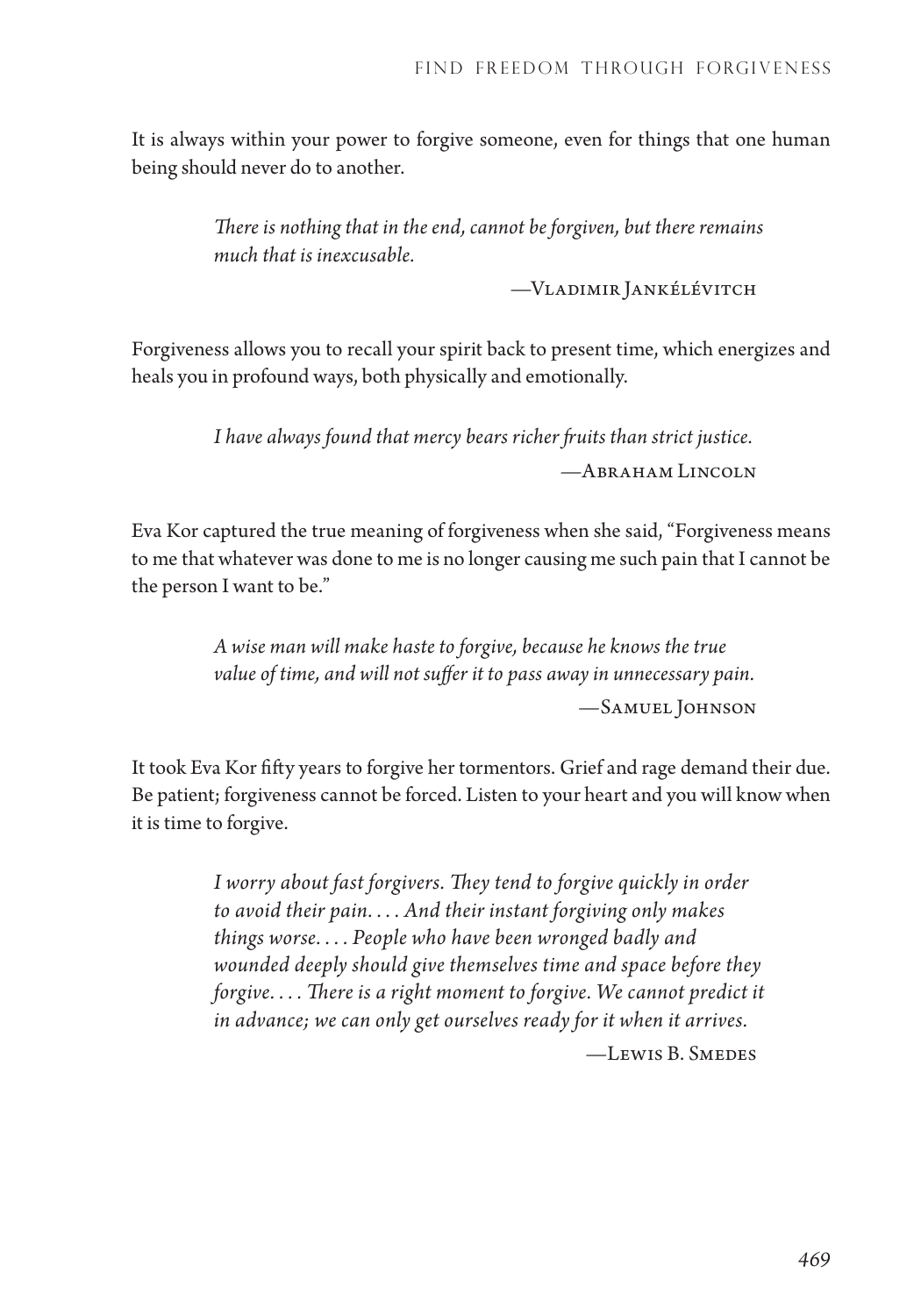### **CHOOSING LOVE**

Forgiveness is another word for love. It is about choosing to love when love seems like an impossible choice to make.

> *We cannot love unless we have accepted forgiveness, and the deeper our experience of forgiveness is, the greater is our love.*

> > —Paul Tillich

It is easy to love someone who is lovable, but you can never fully embody love and forgiveness until you learn to love the unlovable.

*People need loving the most when they deserve it the least.*

—Mary C. Crowley

When you are treated poorly, when you are not respected, when you are ignored or mocked or scorned, recognize that such behavior speaks to the other person's character, not your own.

> *To be wronged or robbed is nothing unless you continue to remember it.*

> > —Confucius

Do not take such boorish behavior personally. As an ambassador of God's love, it is your great privilege to respond to insensitivity and mean-spiritedness with kindness.

> *Start learning to love God by loving those whom you cannot love.* —Meher Baba

Your antagonist is playing the role that must be played if you both are to grow and evolve as planned.

> *I have learned silence from the talkative, toleration from the intolerant, and kindness from the unkind; yet strange, I am ungrateful to these teachers.*

> > —Kahlil Gibran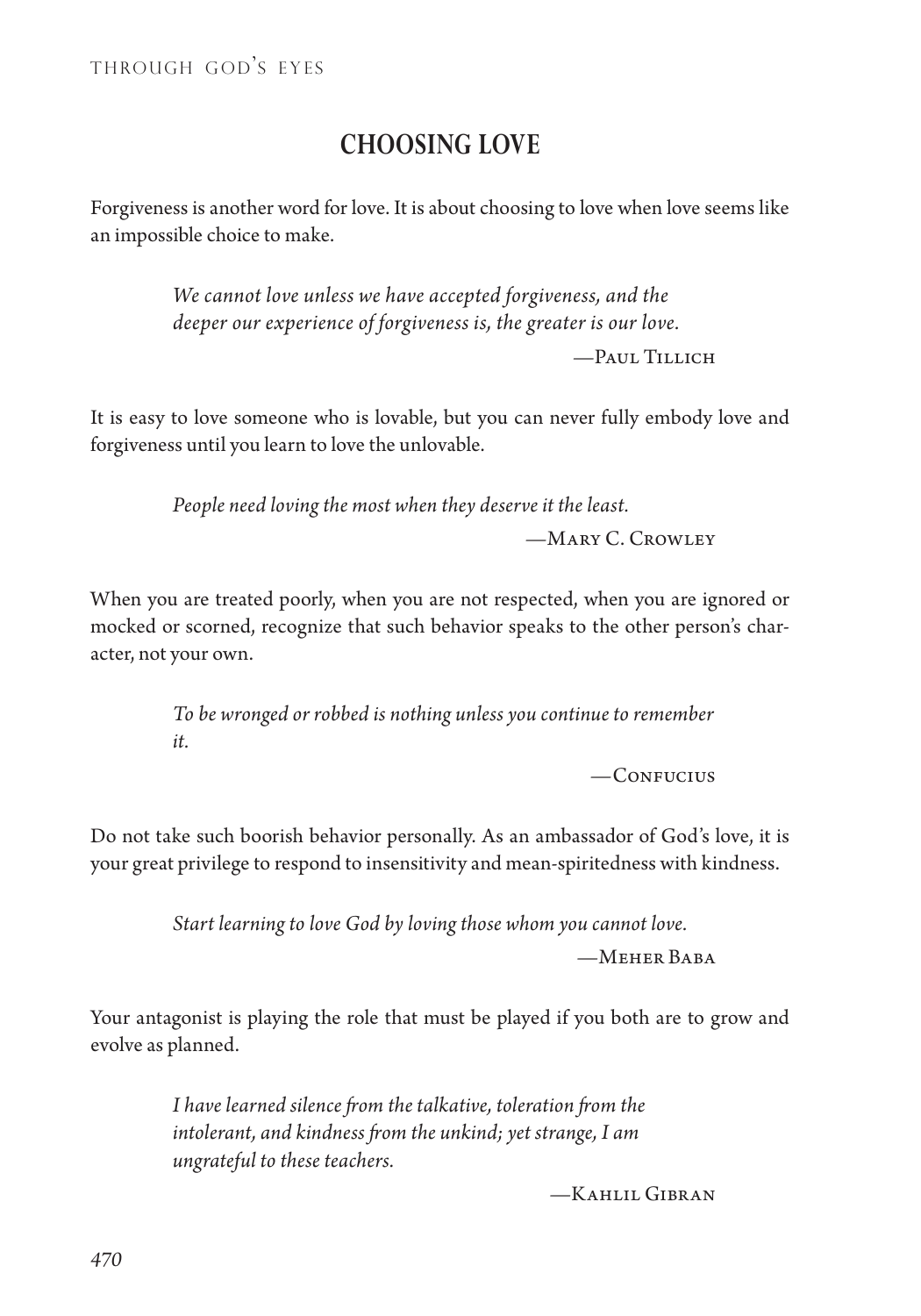As you model graciousness and generosity of spirit, you inspire and change others who are fortunate enough to find themselves in your presence.

> *Forgiveness is the fragrance the violet sheds on the heel that has crushed it.*

> > $-U$ NKNOWN

You cannot release a hurt until you send love to the source of that hurt, as if you were a parent sending unconditional love to your child. How do you do that? Like this: "I send you love and light, from my heart to yours—to love you, to protect you, to guide you, to heal you, to cherish you, to comfort you. God bless you. You are beautiful and you are loved."

> *And I saw the river over which every soul must pass to reach the kingdom of heaven and the name of that river was suffering; and I saw a boat which carries souls across the river and the name of that boat was love.*

> > —Saint John of the Cross

If you are more visually oriented, ask God to guide your soul to meet the other person's soul on a bridge of light between your hearts. Visualize the two of you meeting halfway on that bridge and embracing in divine friendship.

> *If we really want to love, we must learn how to forgive.* —Mother Teresa

You break the hold that people have over you by bathing them in love and asking that these conflicts be resolved for the highest good of everyone involved.

*Forgiveness finishes unfinished business.*

—Stephen Levine

Whether or not you witness any changes in these relationships, they have been forever altered.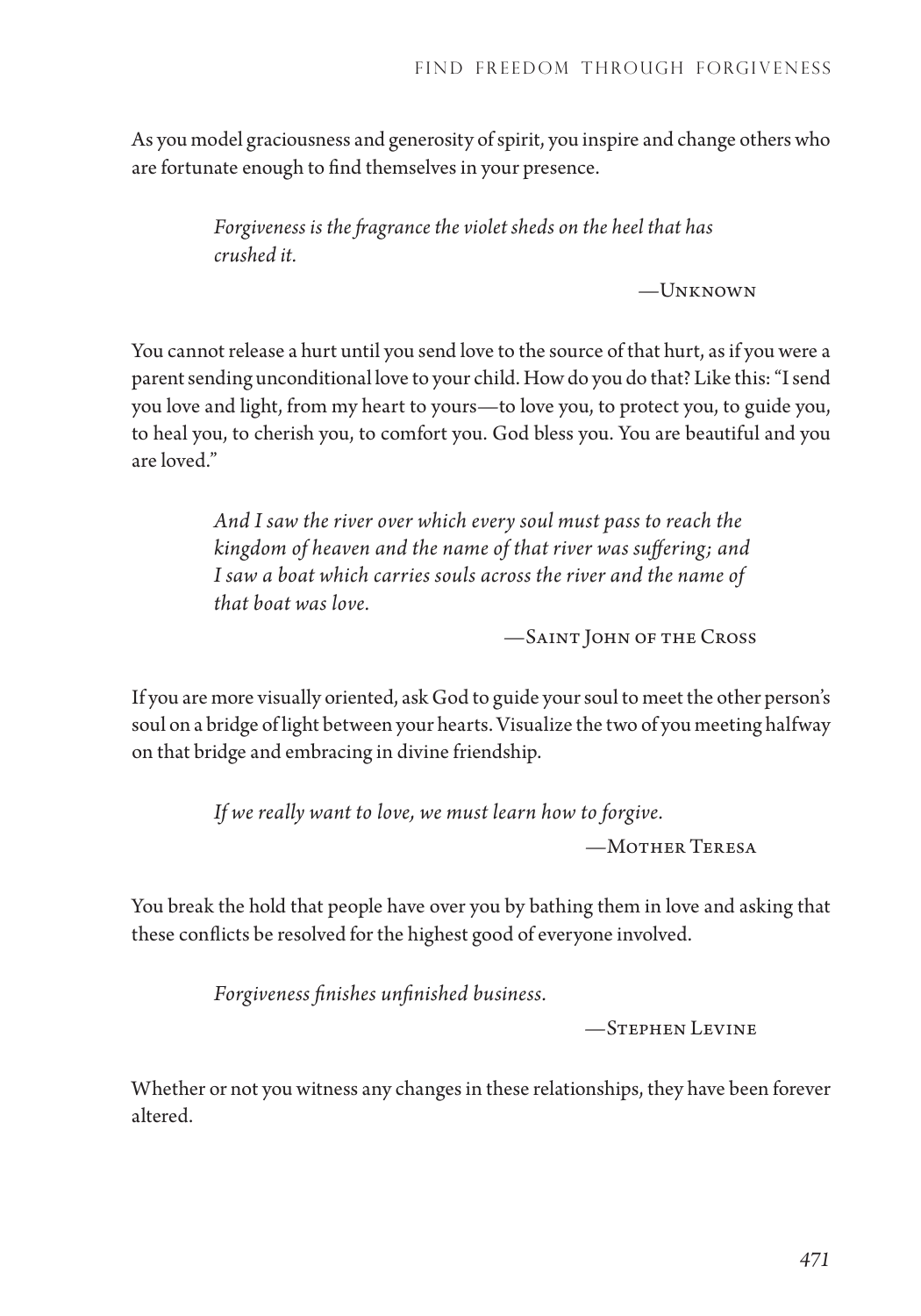*When we are firmly established in nonviolence, all beings around us cease to feel hostility.*

—Patanjali

Forgiveness unsupported by love is only a word. If your love is not genuine, your forgiveness will be shallow and transient.

*We pardon to the extent that we love.*

—François de La Rochefoucauld

It is not necessary to tell the people whom you are forgiving that you are forgiving them. The loving energy you broadcast through the Unified Field reaches people, changes them, makes them better.

> *Sincere forgiveness isn't colored with expectations that the other person apologize or change. Don't worry whether or not they finally understand you. Love them and release them. Life feeds back truth to people in its own way and time.*

> > —Sara Paddison

If sending love to someone who betrayed you or harmed you seems inconceivable, step aside and ask God to use you as a conduit.

> *Forgiveness is not always easy. At times, it feels more painful than the wound we suffered, to forgive the one who inflicted it. And yet, there is no peace without forgiveness.*

> > —Marianne Williamson

By allowing the pure love of God to flow through you and into that person's heart, you are surrendering to a higher form of justice.

> *There is no love without forgiveness, and there is no forgiveness without love.*

> > —Bryant H. McGill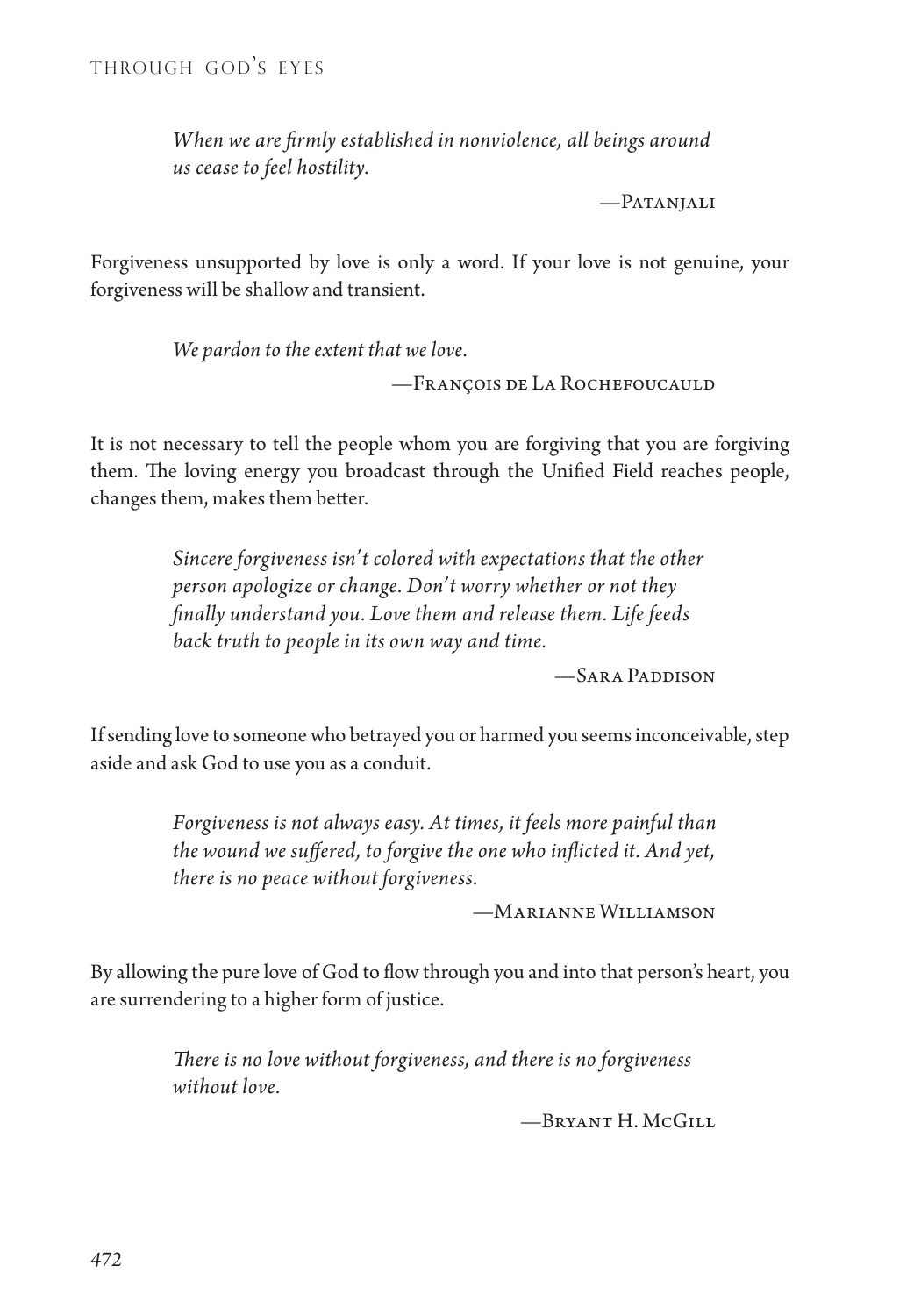You do not have to like the other person, you simply have to acknowledge that God loves him or her the way all of God's children are loved.

> *An overflowing love which seeks nothing in return,* agape *is the love of God operating in the human heart. At this level, we love men not because we like them, nor because their ways appeal to us, nor even because they possess some type of divine spark; we love every man because God loves him. At this level, we love the person who does an evil deed, although we hate the deed that he does.*

> > —Martin Luther King, Jr.

Resolve to be an instrument of Divine love and mercy regardless of your personal feelings for those who have harmed you.

> *You will know that forgiveness has begun when you recall those who hurt you and feel the power to wish them well.*

> > —Lewis B. Smedes

Granted, no matter how much you long for the peace and release that forgiveness brings, the words "I forgive you" can stick in your throat, even if you intend to only say them silently.

*Wisdom is harder to do than it is to know.*

—Yula Moses

Think of God as the supreme love of your life, and your love and compassion for others will flow more naturally and effortlessly.

> *Love is an act of endless forgiveness, a tender look which becomes a habit.*

> > —Peter Ustinov

In time, this intention of love and forgiveness will take up lasting residence in your mind and heart.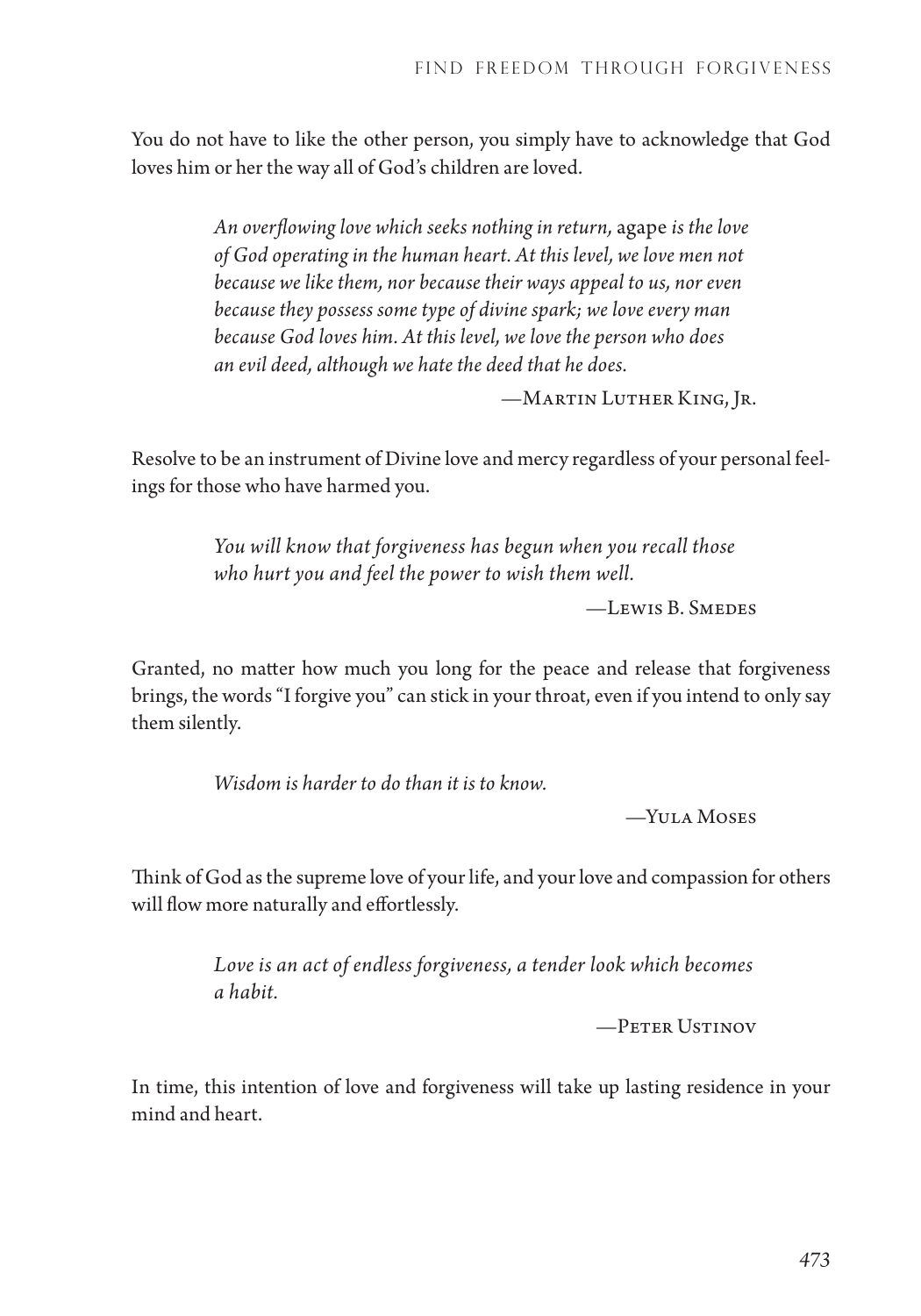*Forgiveness is not an occasional act; it is a permanent attitude.* —Martin Luther King, Jr.

In this state of awareness, resentment against your adversaries drops off your radar. Indeed, you no longer *have* adversaries. You see that everyone who crosses your path does so to deliver a message divinely crafted just for you.

> *Whoever approaches Me walking, I will come to him running; and he who meets Me with sins equivalent to the whole world, I will greet him with forgiveness equal to it.*

> > —Mishkat al-Masabih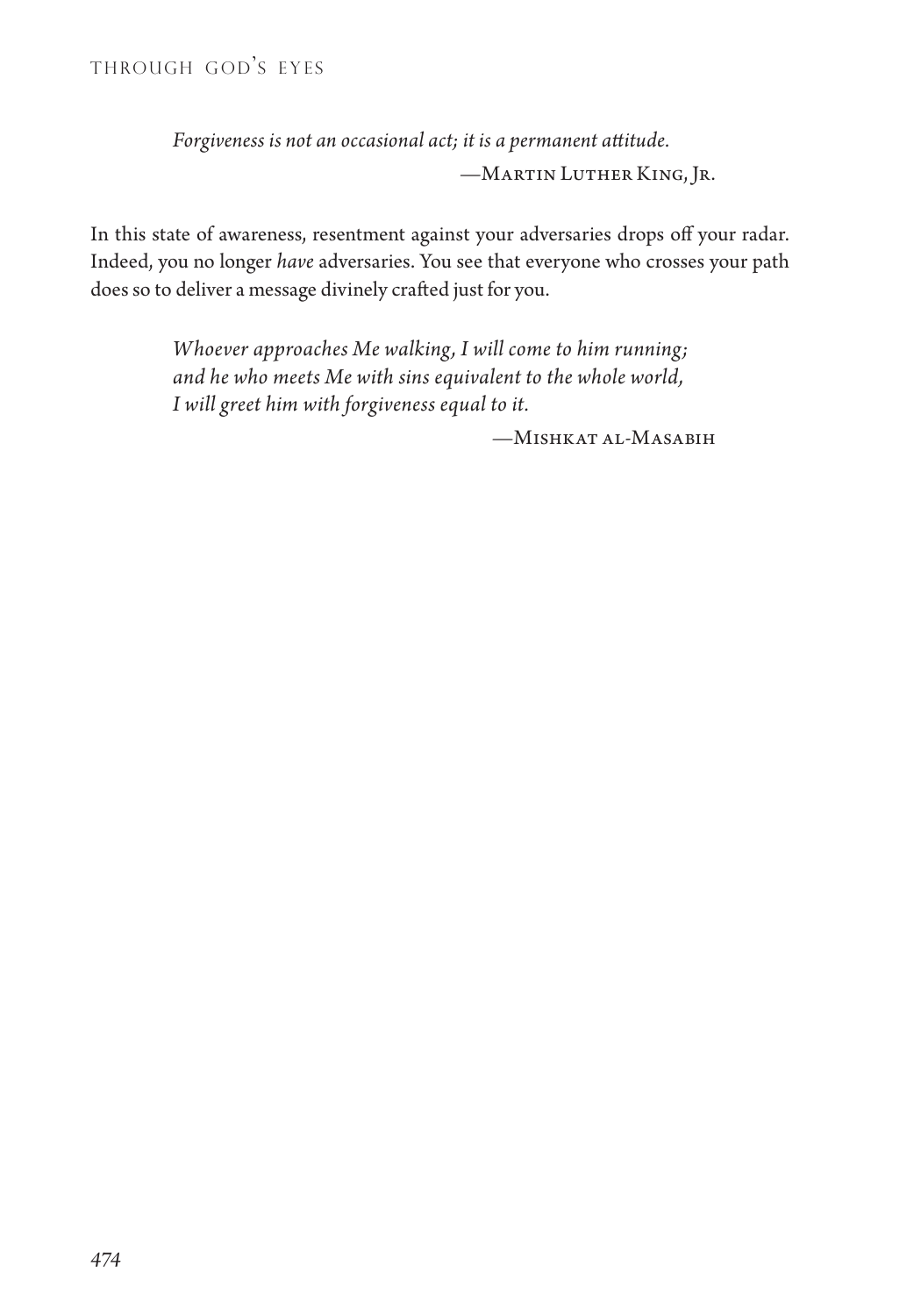### **FIND FREEDOM THROUGH FORGIVENESS** *Living the Lesson*

From the beginning, my mom and my wife were at odds with each other, and neither had any qualms about offering her opinion. I often felt caught in the middle. The conflict finally reached critical mass after I had a particularly bitter argument with my mom. I smugly wrote her a letter telling her she would no longer be in my life, and felt completely justified in sending it. What a clueless, self-righteous dolt I was! My dad told me later that my mom cried when she read the letter and had trouble sleeping for days afterward.

It didn't take long for my mom and me to start talking again, but something important was missing. She had doted on me from the day I was born and we had always had a wonderful, loving relationship. But there was now a distance between us. I even stopped telling her I loved her because I couldn't pretend that the purity of our relationship had been restored.

I don't remember how long the rift between us lasted. It may have been months, but it seemed like years. Over time, it gradually dissipated until one day there was no longer any resentment or bruised feelings. We both had awakened to the understanding that love is what matters most. We also understood that we both had acted very foolishly.

My mom traces her wake-up call to the day a friend of hers explained the tradition of Yom Kippur, a day of atonement in Judaism that follows a ten-day period of reflection, repentance, and reconciliation. Realizing that her constant criticism was poisoning our relationship, my mom decided she would stop judging us and allow us to live our lives as we saw fit. The moment she committed to that decision, she felt an enormous burden lift. More important, her heart was at peace.

Writing that letter to my mom is perhaps the greatest regret of my life. Now that my daughter is grown, I can't begin to imagine the excruciating heartache I would feel if I received such a letter from her. If anything could destroy me, that would be it. I recently told my mom that I still felt anguish about putting her through such torment. She waved off my concern with a loving smile. We were both wrong, she said, but none of that mattered anymore.

I can no longer remember what feeling angry at my mom felt like. The power of unconditional love vaporizes any and all non-loving feelings as if they had never existed. I can attest that pure, loving forgiveness washes away every last trace of hurt.

My mom and I aren't the only ones who experienced the healing balm of forgiveness. My now ex-wife feels nothing but love and affection for my mom. We've been divorced for more than sixteen years but we all still get together for the holidays when we can and consider ourselves one big happy family. Indeed, that is exactly what we are.